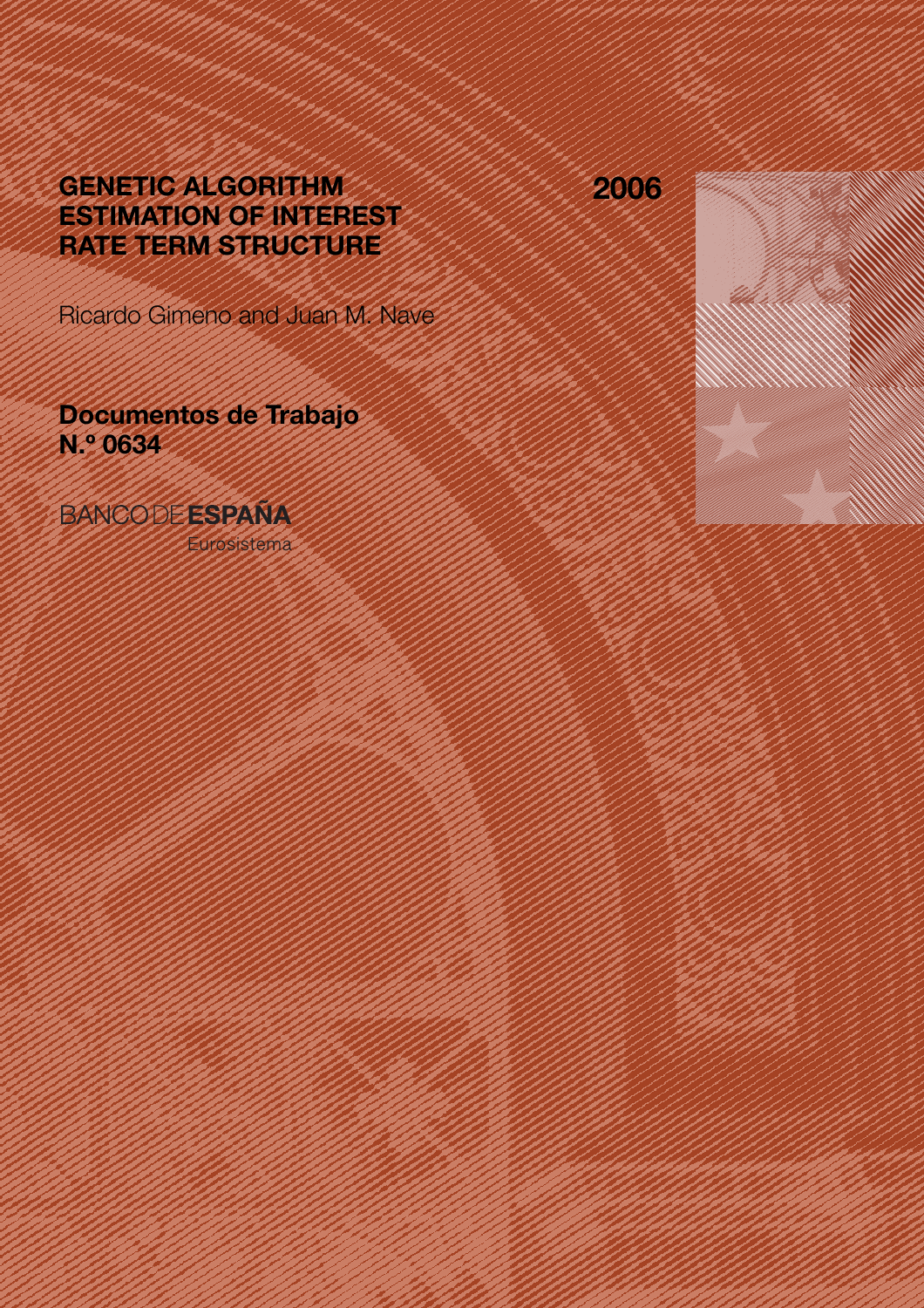## GENETIC ALGORITHM ESTIMATION OF INTEREST RATE TERM STRUCTURE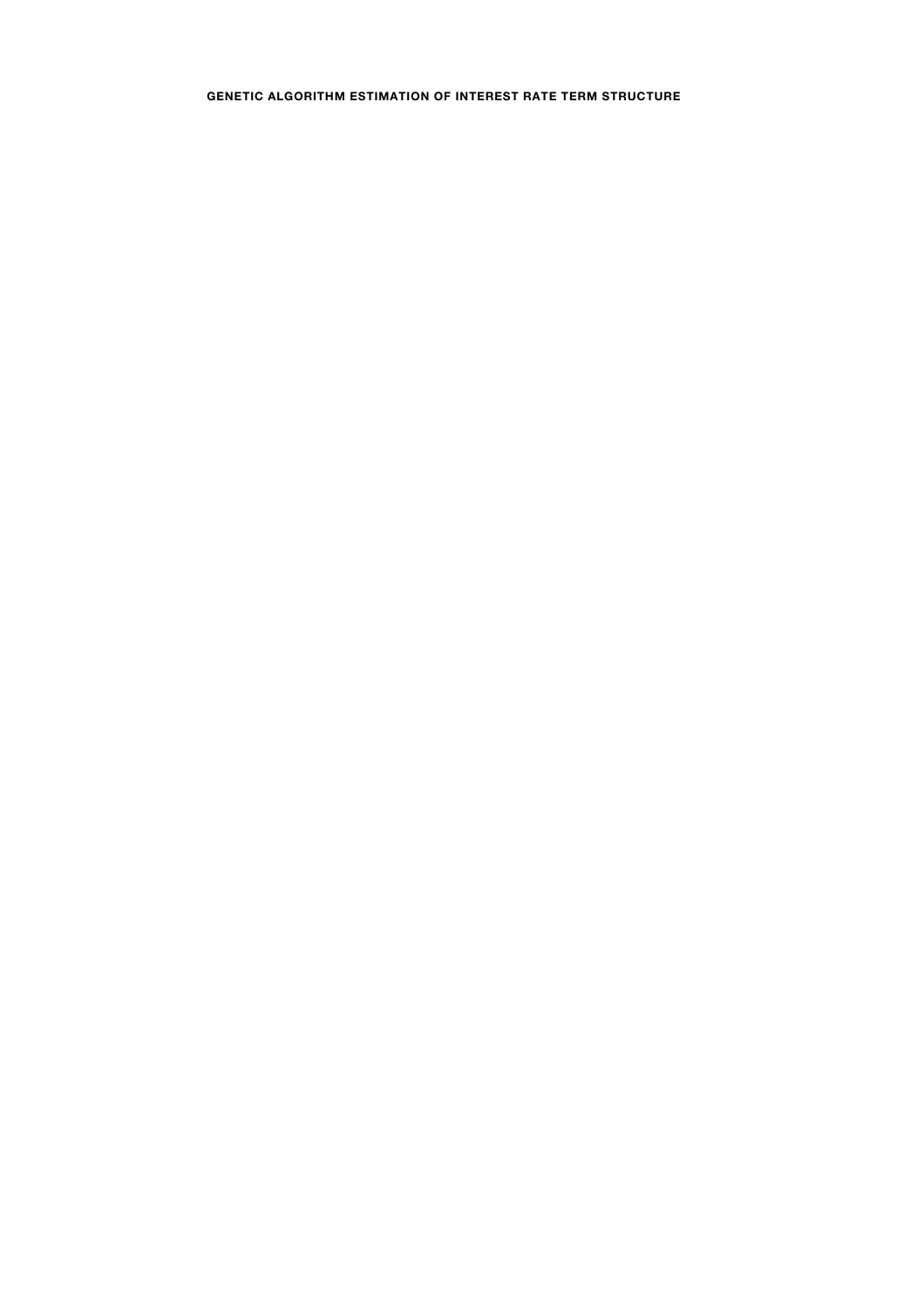# GENETIC ALGORITHM ESTIMATION OF INTEREST RATE TERM STRUCTURE (\*)

Ricardo Gimeno (\*\*)

BANCO DE ESPAÑA

Juan M. Nave

UNIVERSIDAD CEU CARDENAL HERRERA (SPAIN)

(\*) We wish to thank Francisco Alonso for his help in acquiring the data and his helpful suggestions, and Emma Berenguer for checking for possible errors. We are also very grateful to David Quintana and the participants at the<br>seminars held at the Banco de España and Bank of England, as well as the International Conference on Compu helpful comments. The views expressed are those of the authors and should not be attributed to the Banco de España.

(\*\*) Ricardo Gimeno. Banco de España. Research Department. Alcalá, 48. 28014 Madrid (Spain) (ricardo.gimeno@bde.es).

Documentos de Trabajo. N.º 0634 2006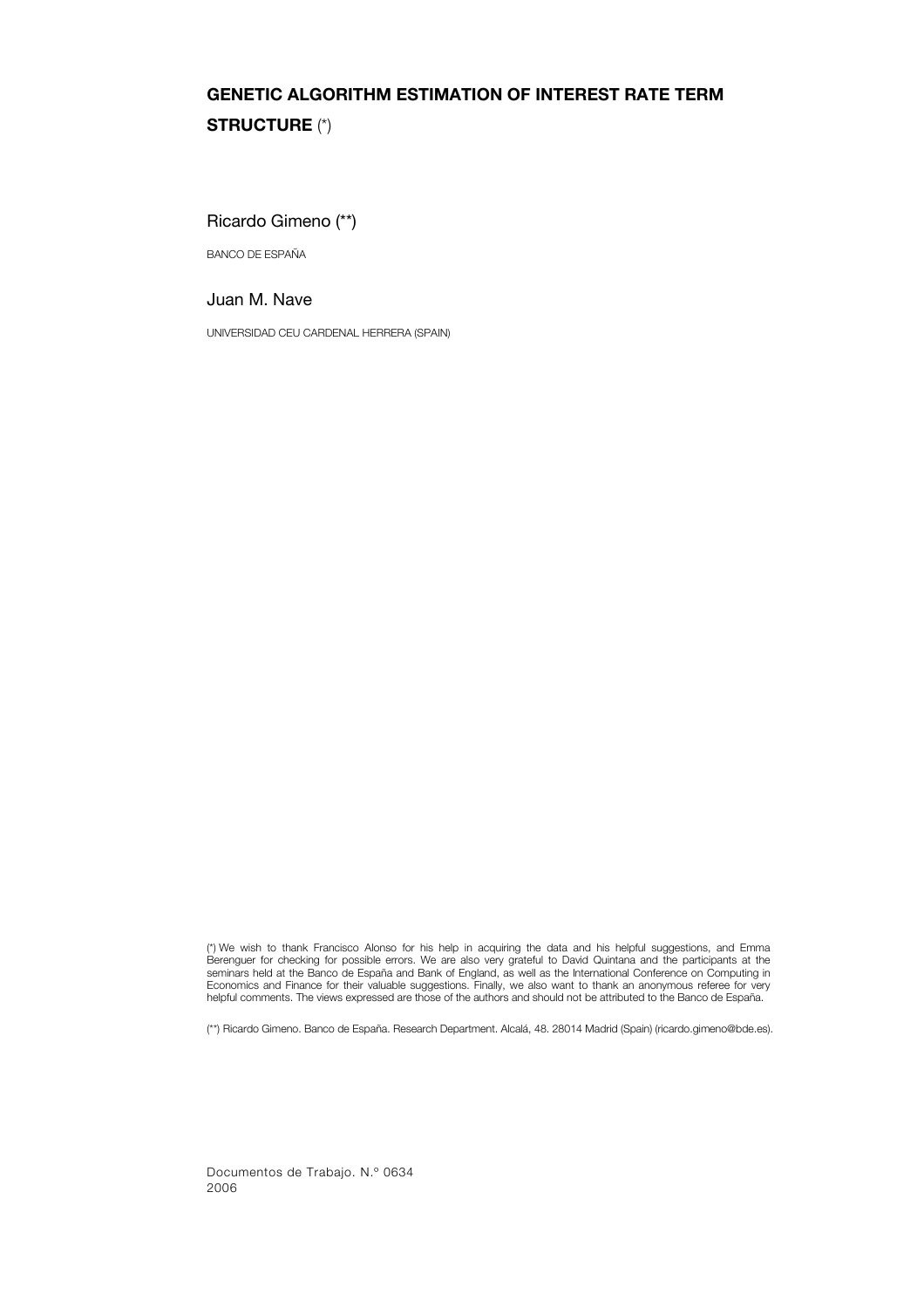The Working Paper Series seeks to disseminate original research in economics and finance. All papers have been anonymously refereed. By publishing these papers, the Banco de España aims to contribute to economic analysis and, in particular, to knowledge of the Spanish economy and its international environment.

The opinions and analyses in the Working Paper Series are the responsibility of the authors and, therefore, do not necessarily coincide with those of the Banco de España or the Eurosystem.

The Banco de España disseminates its main reports and most of its publications via the INTERNET at the following website: http://www.bde.es.

Reproduction for educational and non-commercial purposes is permitted provided that the source is acknowledged.

© BANCO DE ESPAÑA, Madrid, 2006

ISSN: 0213-2710 (print) ISSN: 1579-8666 (on line) Depósito legal: M.51195-2006 Imprenta del Banco de España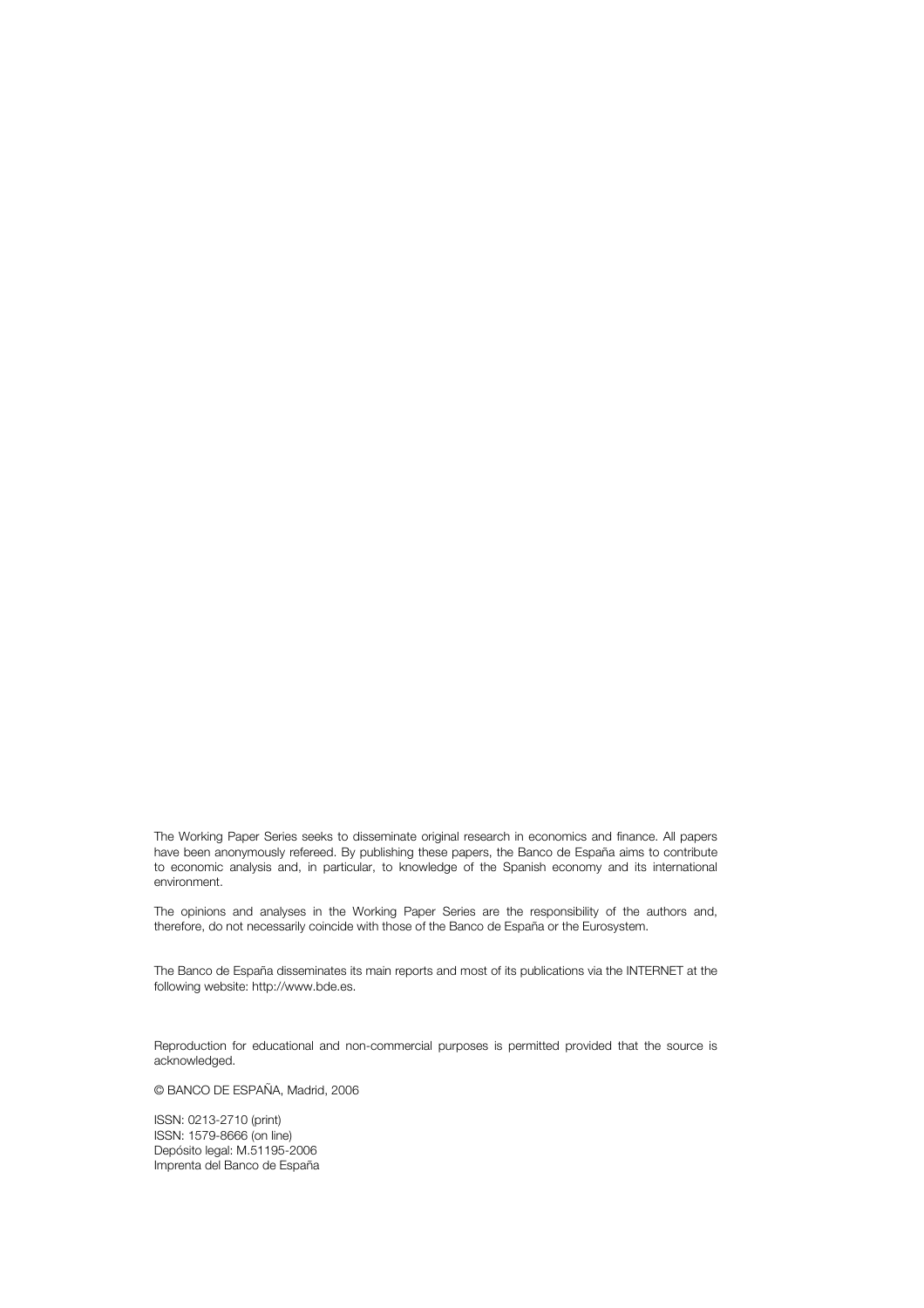#### Abstract

The term structure of interest rates is an instrument that gives us the necessary information for valuing deterministic financial cash flows, measuring the economic market expectations and testing the effectiveness of monetary policy decisions. However, it is not directly observable and needs to be measured by smoothing data obtained from asset prices through statistical techniques. Adjusting parsimonious functional forms – as proposed by Nelson and Siegel (1987) and Svensson (1994) – is the most popular technique. This method is based on bond yields to maturity and the high degree of non-linearity of the functions to be optimised make it very sensitive to the initial values employed. In this context, this paper proposes the use of genetic algorithms to find these values and reduce the risk of false convergence, showing that stable time series parameters are obtained without the need to impose any kind of restrictions.

Keywords: forward and spot interest rates; Nelson and Siegel model; non-linear optimization; numerical methods; Svensson model; yield curve estimation.

JEL classification: G12, C51, C63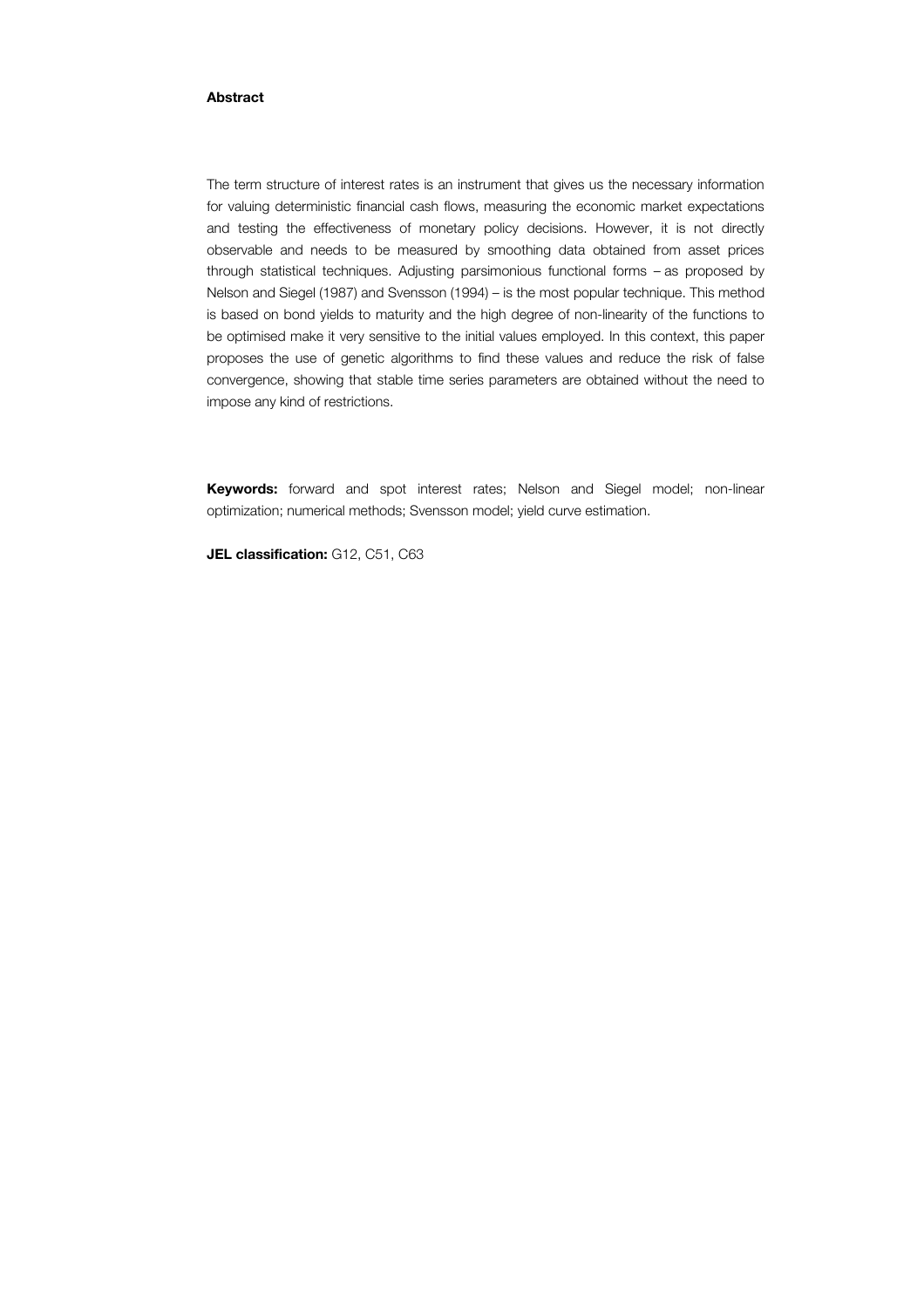#### 1 Introduction

The term structure of interest rates is defined as the relationship between the basic nominal interest rates in an economy and the time to maturity of the default free cash-flows whose prices are used to obtain them.<sup>1</sup> It is a very useful tool, not only in finance, where it is used to value financial assets, manage financial risks and make portfolio and corporate finance decisions; but also in macroeconomic analysis and in the implementation and evaluation of monetary policy, where it is widely used.

This functional relationship has two basic characteristics due to the usual no-arbitrage hypothesis: continuity and smoothness. Having smoothness guarantees the continuity of the implicit term structures of forward interest rates, which is also required in a no-arbitrage financial context. The absence of government zero-coupon bonds with maturity at all of the terms of the structure determines its unobservability. Thus, we need to obtain this structure through: the few spot interest rates directly observed by the price of zero-coupon government bonds; and the price of government coupon bonds, which can be seen as a portfolio of zero-coupon bonds, from both the theoretical and the practical point of view,<sup>2</sup> and allow us to cover the entire temporal spectrum of the term structure of interest rates.

This need has promoted a vast line of research focussing on obtaining the best representation of the underlying term structure in the market price of government bonds. From the beginnings of this research in 1929 until now, we have gone from the use of graphic, subjective and handmade methods [Anderson et al. (1996)], to the use of sophisticated non-parametric methods that fit spline functions gradually smoothed with respect to terms [Anderson and Sleath (2001)].

In this context, the simple functional forms that describe the whole temporal spectrum of the structure of interest rates, parsimonious in parameters and easy to implement, have been and are the most widely used by central banks in their estimations. To be more precise, the function developed by Nelson and Siegel (1987) and its augmented version, proposed by Svensson (1994) (hereafter the NSS functions) are currently used by nine of the thirteen central banks that inform the Bank for International Settlements of their estimations [BIS (2005)].3 Hence the special relevance of studies such as this, which are directed towards achieving better use of these models in practice.

The choice of these simpler techniques is wholly justified when their use is restricted to the analysis of investments and monetary policy.<sup>4</sup> Despite this, from the estimations made in parallel by the Riksbank, Dillén and Peterson (2005) infer that "the quantitative difference between the augmented Nelson and Siegel method and the smoothed splines approach is normally very small". Moreover, the estimated parameters of these simple polynomial

<sup>1.</sup> Here, we are referring to spot interest rates although the term structure of interest rates can also be defined with reference to par yields, to implicit forward interest rates or to associated discount factors; all of which are variables related directly with spot interest rates.

<sup>2</sup>. Strips, segregated cash flows of bonds with periodic coupon payments, are instruments traded on secondary markets similar to zero-coupon bonds and therefore spot interest rates can be directly taken from them, although the influence on their quote of spreads related to market microstructure should be considered.

<sup>3</sup>. In the financial literature there are other proposals of simple functional forms although they are less used. Chief among them are those of McCulloch (1971), Chambers et al. (1984), Diament (1983) and Mansi and Philips (2001).

<sup>4</sup>. Other uses of the term structure of interest rates, such as those related to no-arbitrage valuation and the valuation of fixed-income assets and derivatives, need more accurate estimations of the term structure.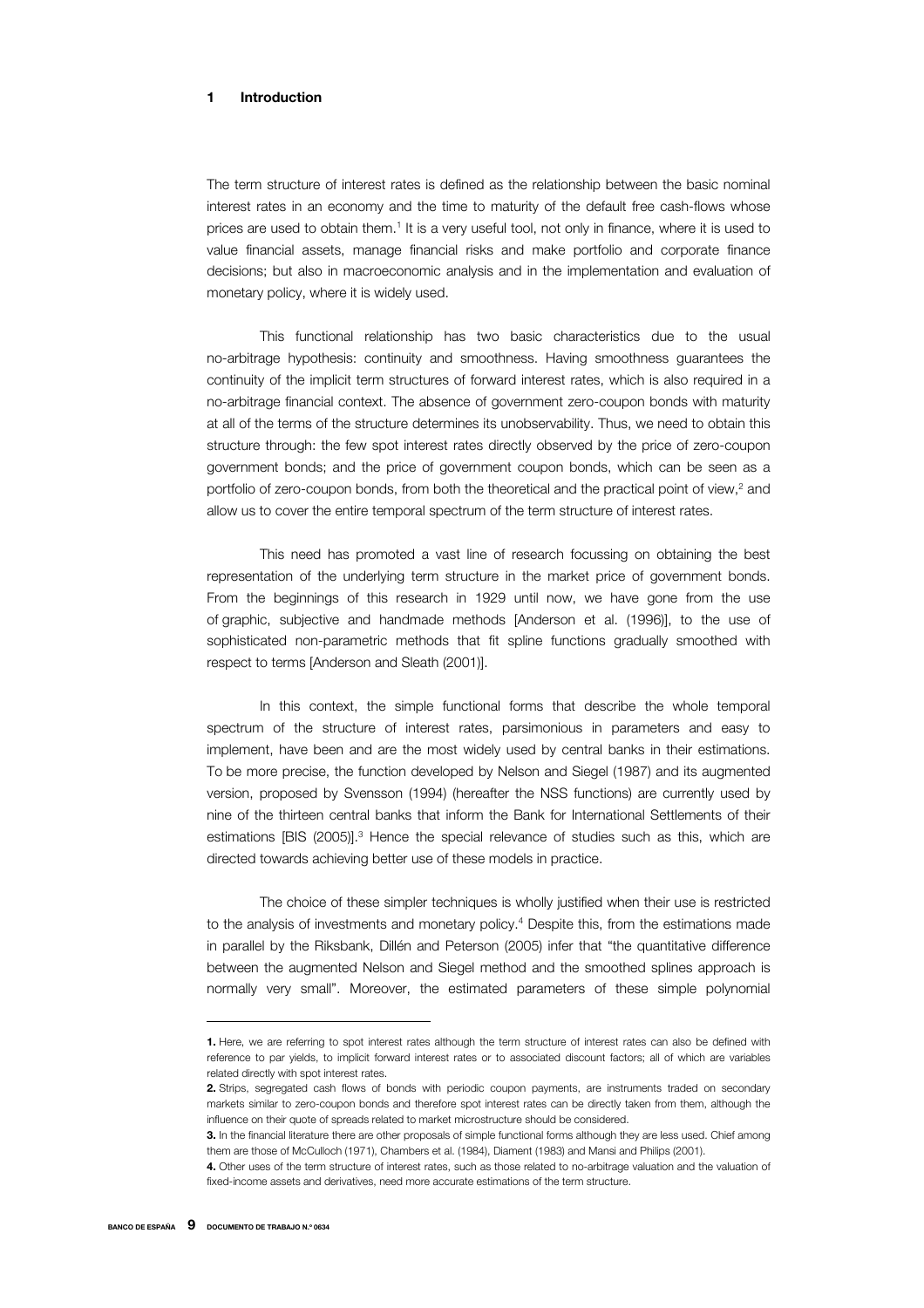functions have been used in financial princing developments, i.e. modelling government bond yields, either directly [Diebold and Li (2005); Diebold, Ji and Li (2005)], or adding macroeconomic factors [Diebold, Rudebusch and Aruoba (2005); Diebold, Piazzesi and Rudebusch (2005)].

One of the most important technique questions in the day-to-day fitting process of the NSS functions is, undoubtedly, the risk of achieving parameters corresponding to a local optimum and not to the global optimum relative to the data, i.e., the risk of false convergence.5 This risk comes from the high level of non-linearity of the functions to be fitted and in practice is often detected by the poor fit with regard to conventional levels, i.e., a posteriori.

This problem is clearly shown by the high sensitivity of the estimated parameters, and not necessarily of goodness-of-fit, to the initial values used in the implementation of the usual nonlinear optimization algorithms, i.e. maximum likelihood and nonlinear least squares.<sup>6</sup> This situation brings about a significant empirical consequence: namely, when the initial parameters are fixed, regardless of the procedure followed for their determination, the estimated parameters experience great variability.

The objective of this paper is to develop an estimation procedure for these functions that avoids the problem generated by the choice of the initial values in the optimization process as it always entails some degree of discretion.7 To this end, we propose the use of genetic algorithms in the fitting process of the NSS functions to the term structure of the interest rates, thus obtaining more than satisfactory results because, besides giving a solution to the false convergence risk, the use of genetic algorithms generates series of parameters with less volatility and a more accurate fit to the underlying term structure of the interest rates.

The rest of this paper is structured as follows. Section 2 describes the NSS functions. Section 3 shows and analyses the estimations of the term structure in the Spanish government bond market through the traditional optimization methods. Section 4 reports the results of re-estimating the term structures, this time using genetic algorithms, and compares them with those of Section 3. Finally, Section 5 concludes.

j

<sup>5</sup>. In the estimation of the term structure other problems appear that are not considered here, although not because they are thought to be irrelevant. The most important are: deciding on the variable whose errors must be minimized in the fit process; choosing bonds with adequate liquidity; and determining the influence of taxes on the prices used.

<sup>6.</sup> In this context, Maximum likelihood method assumes that differences between observed and theoretical vields are normally distributed, becoming, in fact, equivalent to an estimation based on least squared error of yields. Among the countries that report their estimations to the BIS and use NSS functions, Switzerland, Finland and Norway fit for maximum likelihood, whereas Italy and Spain use nonlinear least squares.

<sup>7</sup>. For example, the central bank of France uses constant initial coefficients derived in a heuristic form in order to minimize the number of non-convergence points between 1992 and 1994.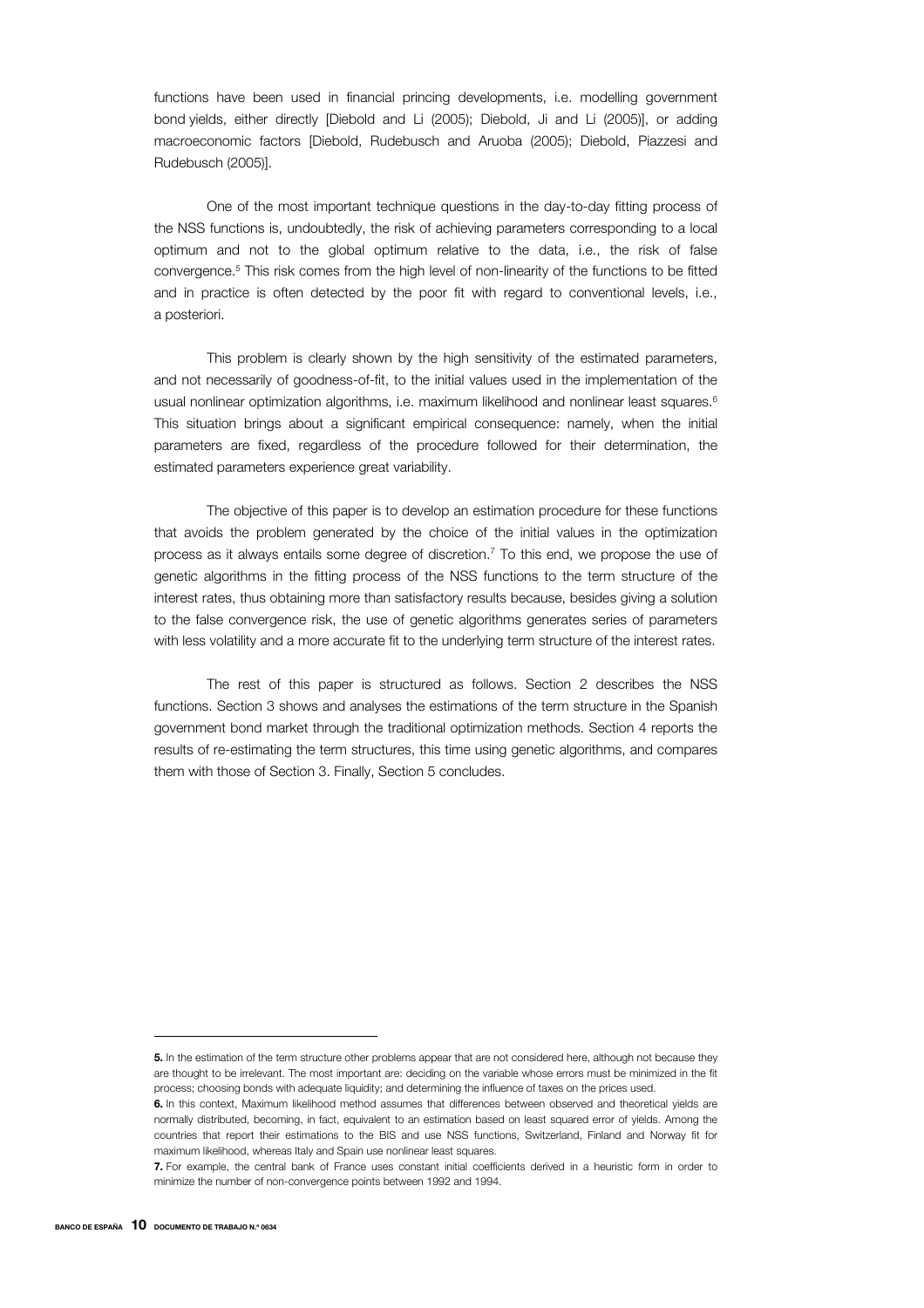#### 2 The Nelson–Siegel–Svensson functions

Nelson and Siegel (1987) propose a parametric model, in which the instantaneous forward rates at *t* have a functional form corresponding to the following exponential expansion,

$$
f_t(m) = \beta_{t,0} + \beta_{t,1} \exp\left(-\frac{m}{\tau_t}\right) + \beta_{t,2} \frac{m}{\tau_t} \exp\left(-\frac{m}{\tau_t}\right)
$$
\n(1)

where m is the term, and  $\beta_0$ ,  $\beta_1$ ,  $\beta_2$  and  $\tau$  are the parameters to be estimated.

This function, *f*(*m*), has convenient and desirable characteristics to capture the term structure shape. One of them is the existence of the limit of function *f(m)* for *m=*∞ and for *m*=0, i.e.:

$$
\lim_{\substack{m\to\infty\\ \lim_{m\to 0}} f(m) = \beta_0 + \beta_1}
$$
\n(2)

which allows the computation of both very long and very short-term instantaneous forward interest rates.

The way in which the transition is produced between the very short-term rate and the very long-term rate is captured by parameters  $\beta_2$  and  $\tau$ , so that if  $\beta_2$  is negative the curve would form a "U" shape, whereas if it is positive, it would form an inverted "U" shape, and if  $\beta_2$  is close to zero, as opposed to a maximum or minimum, we have a sigmoid shaped function. The speed at which the forward interest rate approaches its very long-term value is defined by  $\tau^{-1}$ .

The spot interest rates derived from the Nelson-Siegel model for the instantaneous forward interest rates are obtained by integrating expression (1) in the expression that relates the spot and forward interest rates:

$$
s_t(m) = \frac{1}{m} \int_0^m f_t(u) d(u)
$$
\n<sup>(3)</sup>

obtaining:

$$
s_t(m) = \beta_{t,0} + \left(\beta_{t,1} + \beta_{t,2}\right) \left(\frac{\tau_t}{m}\right) \left(1 - \exp\left(\frac{-m}{\tau_t}\right)\right) - \beta_{t,2} \exp\left(\frac{-m}{\tau_t}\right)
$$
\n(4)

in which, as with the instantaneous forward interest rates function, the parameters have the following interpretation:  $\beta_0$  is the very long-term interest rate,  $\beta_0 + \beta_1$  is the short-end value of the curve, while  $\beta_2$  and  $\tau$ , determine the way in which the transition is produced between this short-end value and the asymptote in the very long-term.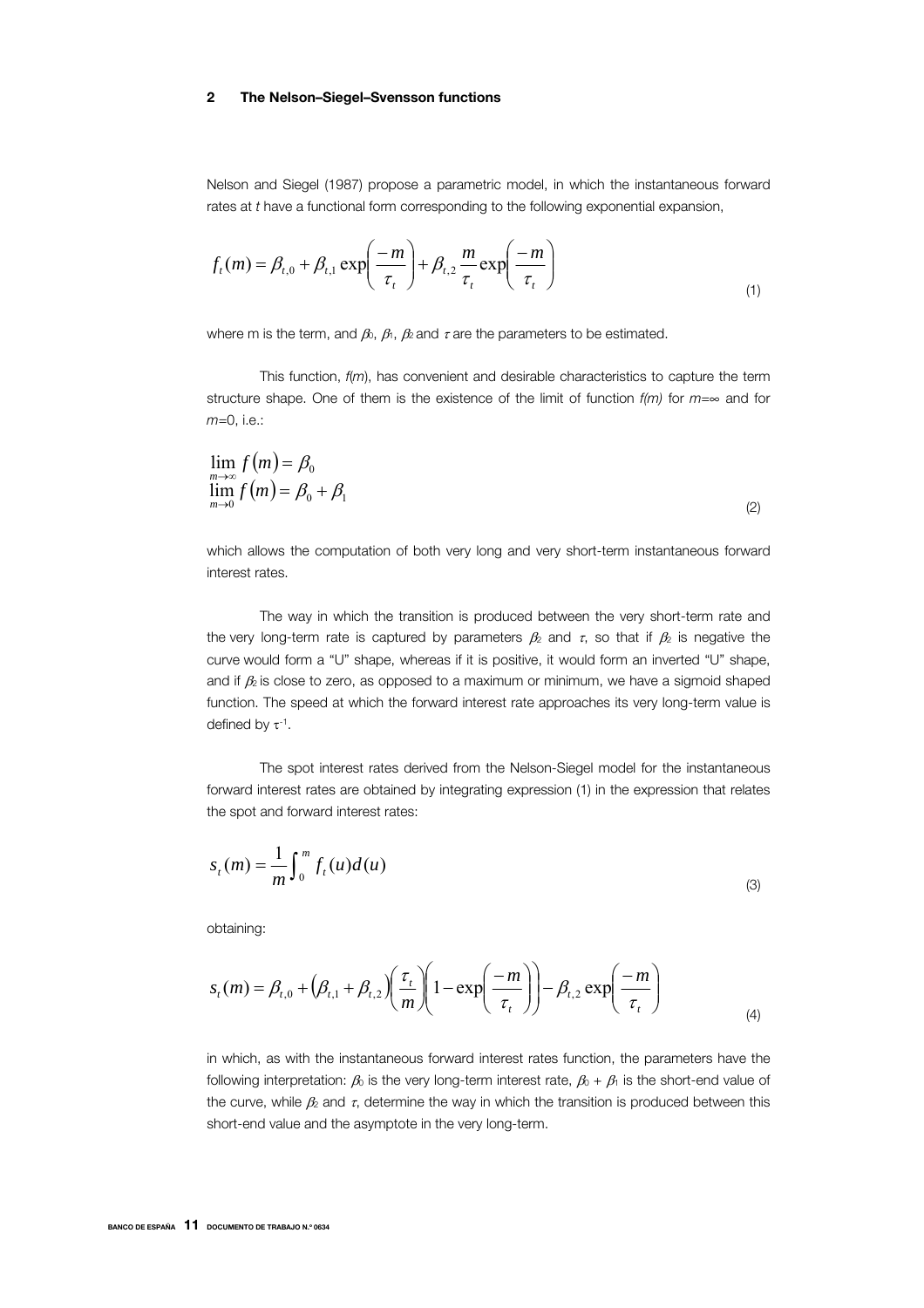For this function to make economic sense, insofar as spot interest rates due to their nominal character are by definition strictly positive, the parameters are restricted by the following conditions:

$$
\begin{aligned}\n\beta_0 > 0 \\
\beta_0 + \beta_1 > 0 \\
\tau > 0\n\end{aligned} \tag{5}
$$

In this way, we ensure through the first two inequations that the two extremes of the curve are positive, whereas the third inequation ensures that the function is asymptotic in the very long-term.

Svensson (1994) enlarges the Nelson and Siegel model (1987) in order to allow for a second hump or depression, through adding another term to equation (1) of the instantaneous forward rate

$$
f_{t}(m) = \beta_{t,0} + \beta_{t,1} \exp\left(-\frac{m}{\tau_{t,1}}\right) + \beta_{t,2} \frac{m}{\tau_{t,1}} \exp\left(-\frac{m}{\tau_{t,1}}\right) + \beta_{t,3} \frac{m}{\tau_{t,2}} \exp\left(-\frac{m}{\tau_{t,2}}\right)
$$
(6)

where the new parameters  $\beta_3$  and  $\tau_2$  determine its greater flexibility.

The meaning and interpretation of these parameters is the same as with  $\beta_2$  and  $\tau_1$ , so that a positive (negative) value for  $\beta_3$  implies an additional "U" (inverted "U") in the function. The position of this hump is determined by  $\tau_2$ , so that if  $\tau_2 > \tau_1$  ( $\tau_2 < \tau_1$ ) the effect of the last term disappears faster (slower), meaning that it will be before (after) the shape induced by  $\beta_2$  and  $\tau_1$ . This function nests the Nelson-Siegel proposal, i.e., when  $\beta_3 = 0$  or  $\tau_1 = \tau_2$  the Svensson function becomes the Nelson-Siegel function.

As before, we can obtain an expression of the spot interest rates in *t* through the integration of the expression of the instantaneous forward interest rates, obtaining:

$$
s_{t}(m) = \beta_{t,0} + (\beta_{t,1} + \beta_{t,2}) \left( \frac{\tau_{t,1}}{m} \right) \left( 1 - \exp\left( \frac{-m}{\tau_{t,1}} \right) \right) - \beta_{t,2} \exp\left( \frac{-m}{\tau_{t,1}} \right) + \beta_{t,3} \left( \frac{\tau_{t,2}}{m} \right) \left( 1 - \exp\left( \frac{-m}{\tau_{t,2}} \right) \right) - \beta_{t,3} \exp\left( \frac{-m}{\tau_{t,2}} \right)
$$
\n(7)

Now, in order to make economic sense, the conditions on the function are:

$$
\beta_0 > 0
$$
  
\n
$$
\beta_0 + \beta_1 > 0
$$
  
\n
$$
\tau_1 > 0
$$
  
\n
$$
\tau_2 > 0
$$
 (8)

where, again, the first two conditions ensure that the rates at the extremes of the function are positive, while the final two allow for a finite limit at the long-end of the curve.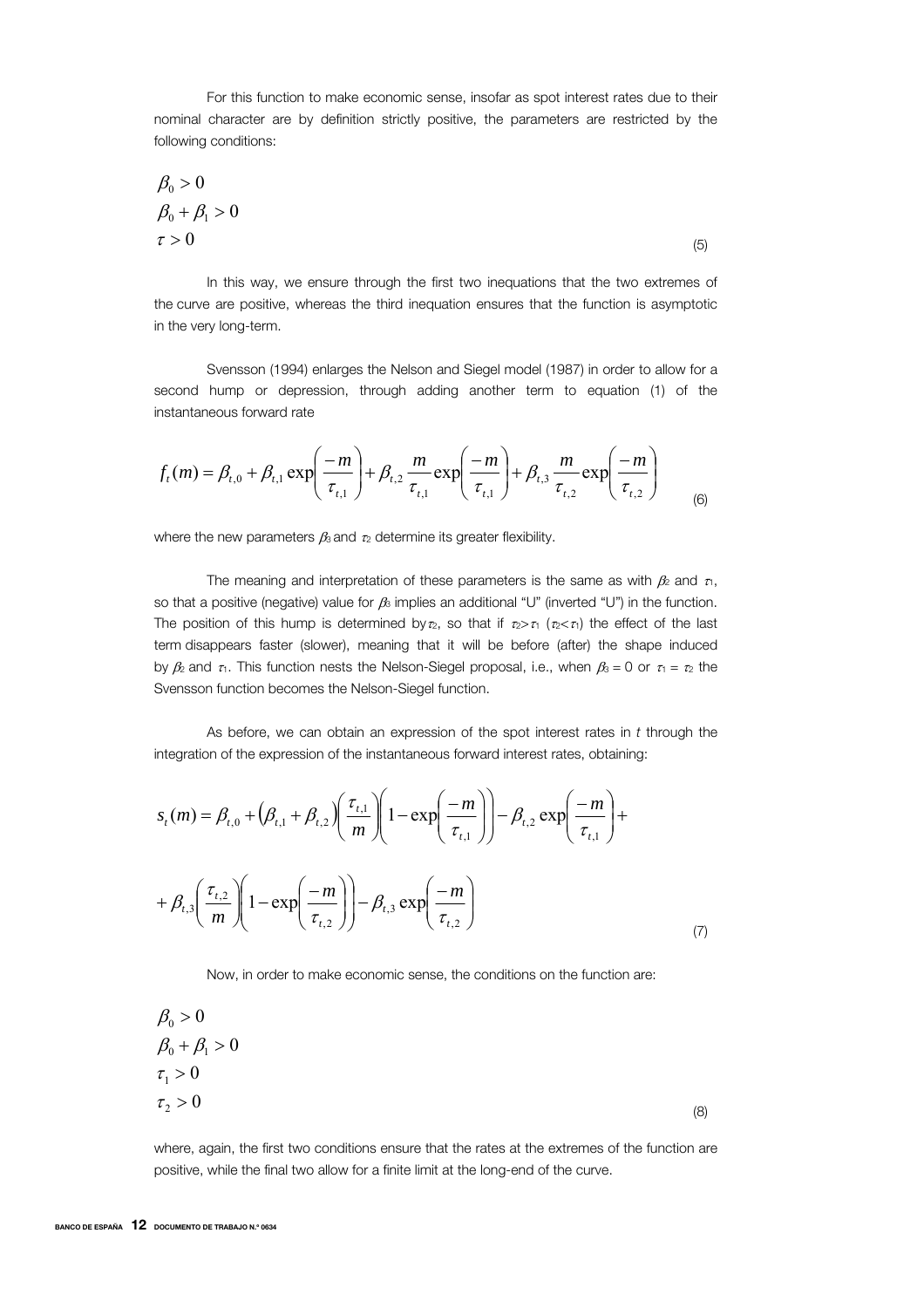### 3 Traditional estimation of the Nelson–Siegel–Svensson functions

Figures 1-3 show the joint daily values of the estimated parameters in the Spanish market of the functional form proposed by Svensson (1994) for the period from January 1995 to February 2005. These estimations have been done through a traditional nonlinear optimization procedure, more precisely, through non-linear least squares. The variable selected to minimize the square of errors is the bond price weighted by the inverse of the square root of its duration.8 The price of the government bonds, selected to avoid liquidity problems, is calculated as the average of the bid and ask prices in the market at a fixed time on each trading day.9

An initial look at these parameters reveals the strong volatility in a large part of the series (especially in  $\beta_0$ ,  $\beta_1$ ,  $\tau_1$  and  $\tau_2$ ); the abundance of anomalous values (in the same parameters); and the frequency of structural changes in the series (mainly in parameters  $\beta_2$  and  $\beta_3$ ). This behaviour is not easily justifiable with the observed evolution of the Spanish economy in general and the Spanish government debt market in particular, and even less so if we compare the behaviour of each parameter with its particular economic meaning.

As Bolder and Stréliski (1999) show, the estimation of the interest rate curve is very unstable and the need to optimize a nonlinear function makes it very sensitive to the initial values assigned to the parameters to be estimated. For a more in depth analysis of the behaviour of the series we need to make a more detailed study of the parameters' behaviour taking into account what they represent.

With regard to parameter  $\beta_0$ , between 1995 and the end of 1997 figure 1 shows a period of strong volatility accompanied by a fall from an initial starting point of around 10% to below 2% at certain moments in this period, finally stabilizing slightly above 6%. This initial phase is followed by a long stage of stability at around 6% until the middle of 2004. This stability is interspersed with moments in which it experiences sharp rises which at times take it close to 12% and even to 15%. Between the middle and the end of 2004, we see how once again it returns to around 10%, only to fall rapidly at the beginning of 2005 to around 4%.

 $\overline{a}$ 

<sup>8.</sup> This criterion is followed by the central banks of Belgium, Canada, Finland, France, Italy, Spain and the United States.

<sup>9</sup>. We use a sample that includes daily prices of repos and zero-coupon bonds (terms of 1 day, 1 week, 2 weeks, 1 month, 3 months, 6 months and 1 year), as well as coupon bonds with more than a year to maturity.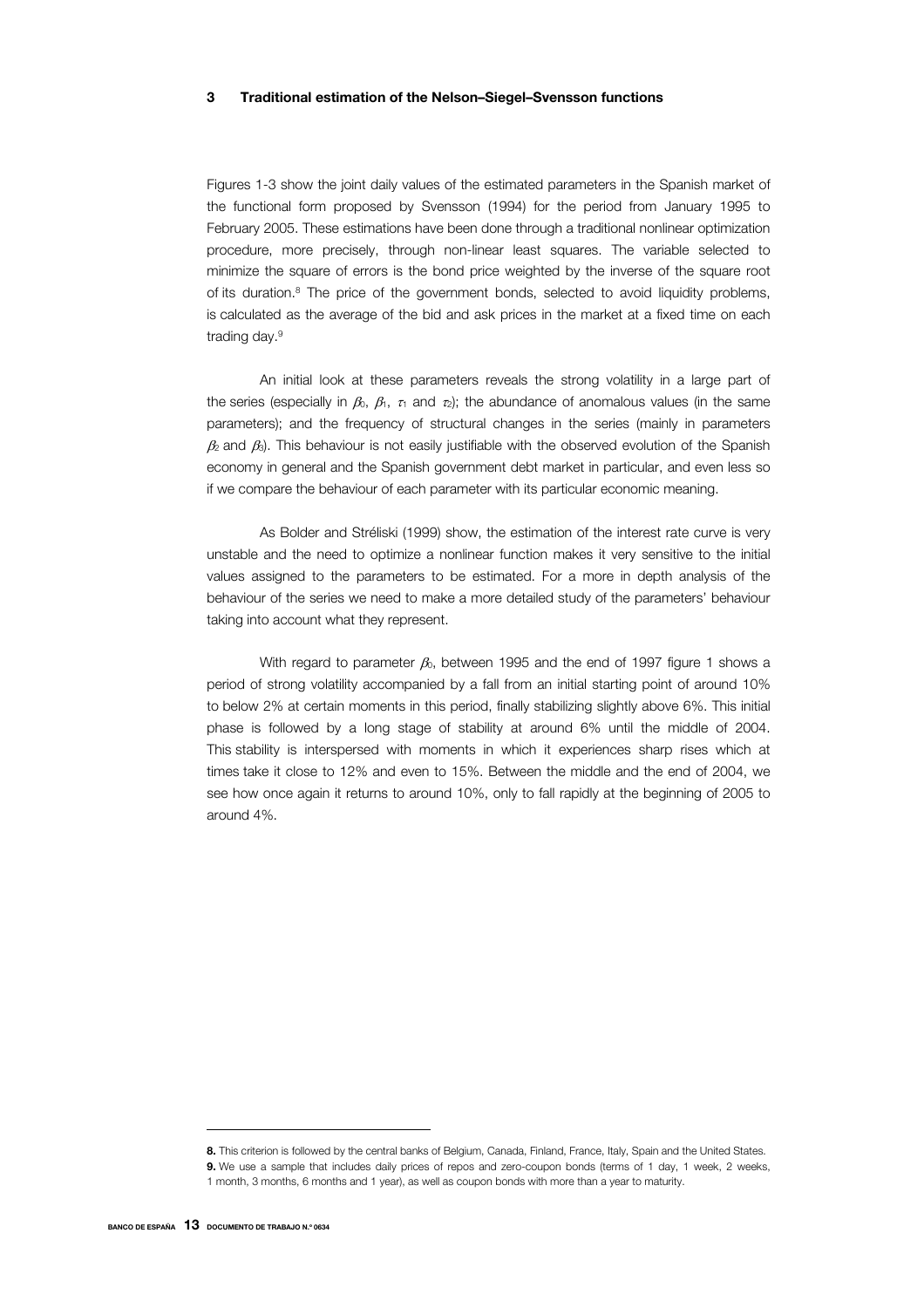Figure 1. Temporal evolution of the parameter estimators  $\beta_0$  (long-term interest rate) and  $\beta_1$ (top graph) and of short-term interest rates obtained as the sum of the two (bottom graph) from 2/01/1995 to 1/03/2005 measured through the estimation of the Svensson (1994) function obtained with the traditional optimization method.



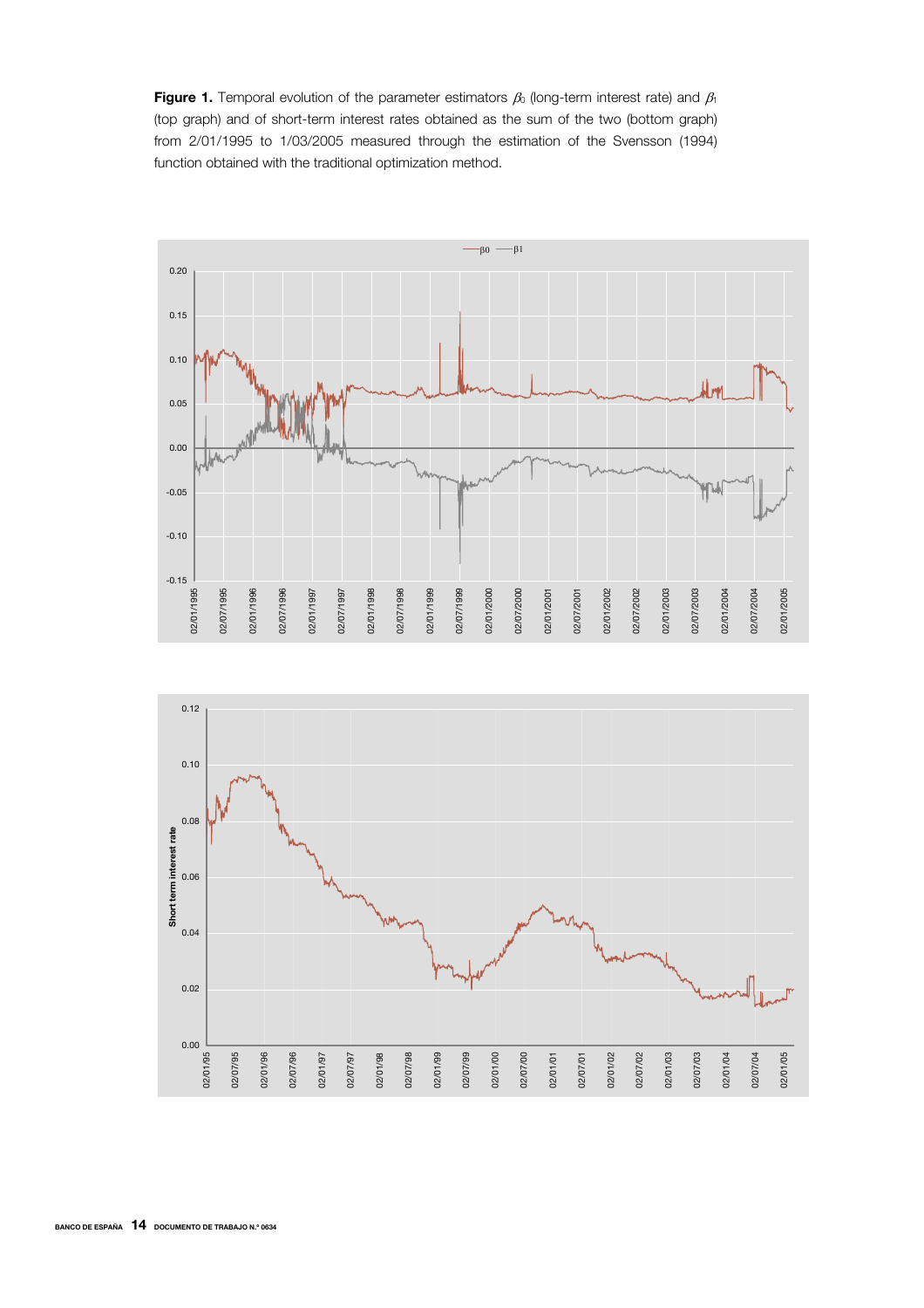As we indicate in the previous section,  $\beta_0$  represents the very long-term interest rate in the NSS framework. In this sense, although the uncertainty over the entry of Spain in the euro area may cause the strong volatility at the beginning of its series, and that this volatility may be replaced by stability as a result of the later growing credibility, neither the sudden changes in long-term interest rates in the later years nor values such as the 15% (6 July 1999) or the 12% (4 March 1999) are plausible.

Recall that the sum of parameters  $\beta_0$  and  $\beta_1$  captures the behaviour of the very short-term interest rate in the NSS framework. According to this,  $\beta_1$  captures the differential between the very short and very long-term rates, implying an increasing temporal structure when it is positive and a decreasing slope in the interest rate curve when it takes a negative value. Figure 1 shows the behaviour of the estimator of  $\beta_0$  and  $\beta_1$  in the same period. We observe that the estimators of parameters  $\beta_0$  and  $\beta_1$  are most unstable in the following periods: between January 1995 and August 1997, where the volatility of the individual parameters is far higher than the volatility of the rest of the series; in July 1999, when there is a new episode of strong volatility in the series; and to a lesser extent, between 15 August and 15 December of 2003. We also see isolated sharp rises such as on 4 March 1999 and 22 September 2000. Finally, between 2 July 2004 and 18 January 2005 we see a truncated step.

It is particularly important to note that their behaviour reflects very similar movements but with the opposite sign. In fact, if we superpose the series of both parameters, as in figure 1, we can observe that jumps and anomalous values in the two series are extremely coincident in time, although with contrary signs, i.e., we observe symmetric behaviour. This behaviour is either the cause or the consequence of the fact that a large part of the volatility and the anomalous values found in the individual series disappears when their sum is considered. This fact shows that the estimation reached for the very short-term interest rate in the NSS framework is much more stable and of better quality than the estimation of the very long-term, and also that it is much closer to the real evolution of interest rates in this period.

When we jointly analyse parameters  $\tau_1$  and  $\tau_2$ , which are associated with the exponential functions and capture the speed of transition between the short and long-term rates ( $\tau_1$ ) and distortions in the curve ( $\tau_2$ ) in the NSS framework, as in figure 2, we see how, superposing the evolution of the series again, their values are extremely similar for the major part of the sample period. In fact, if we calculate the difference between the two estimators, as in figure 2, we find that it rarely moves away from zero.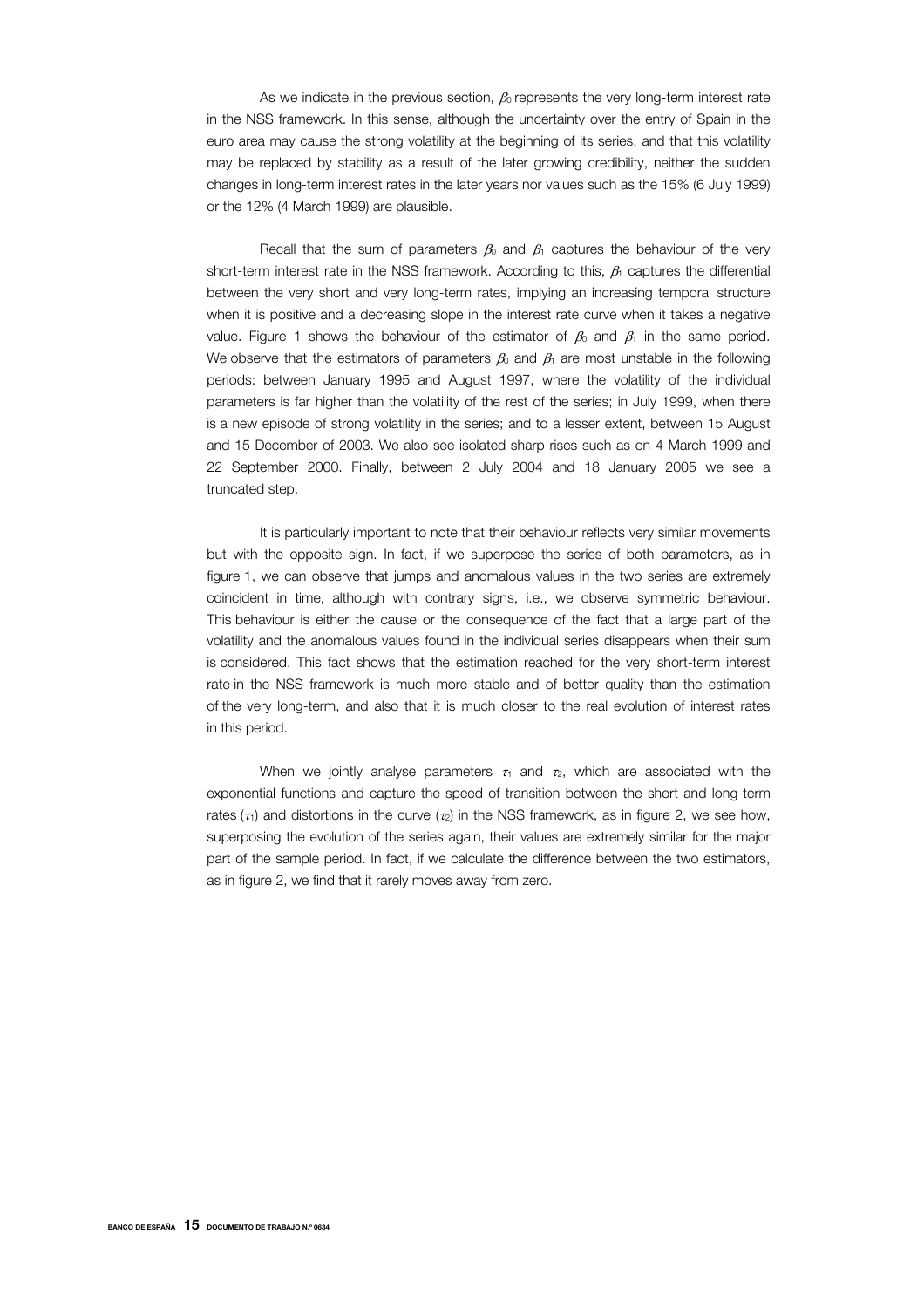Figure 2. Temporal evolution of the parameter estimators,  $\tau_1$  and  $\tau_2$  in the top graph and the difference between the two estimators  $(\tau_1 - \tau_2)$  in the bottom graph, from 2/01/1995 to 1/03/2005 measured through the estimation of the Svensson (1994) function obtained with the traditional optimization method.



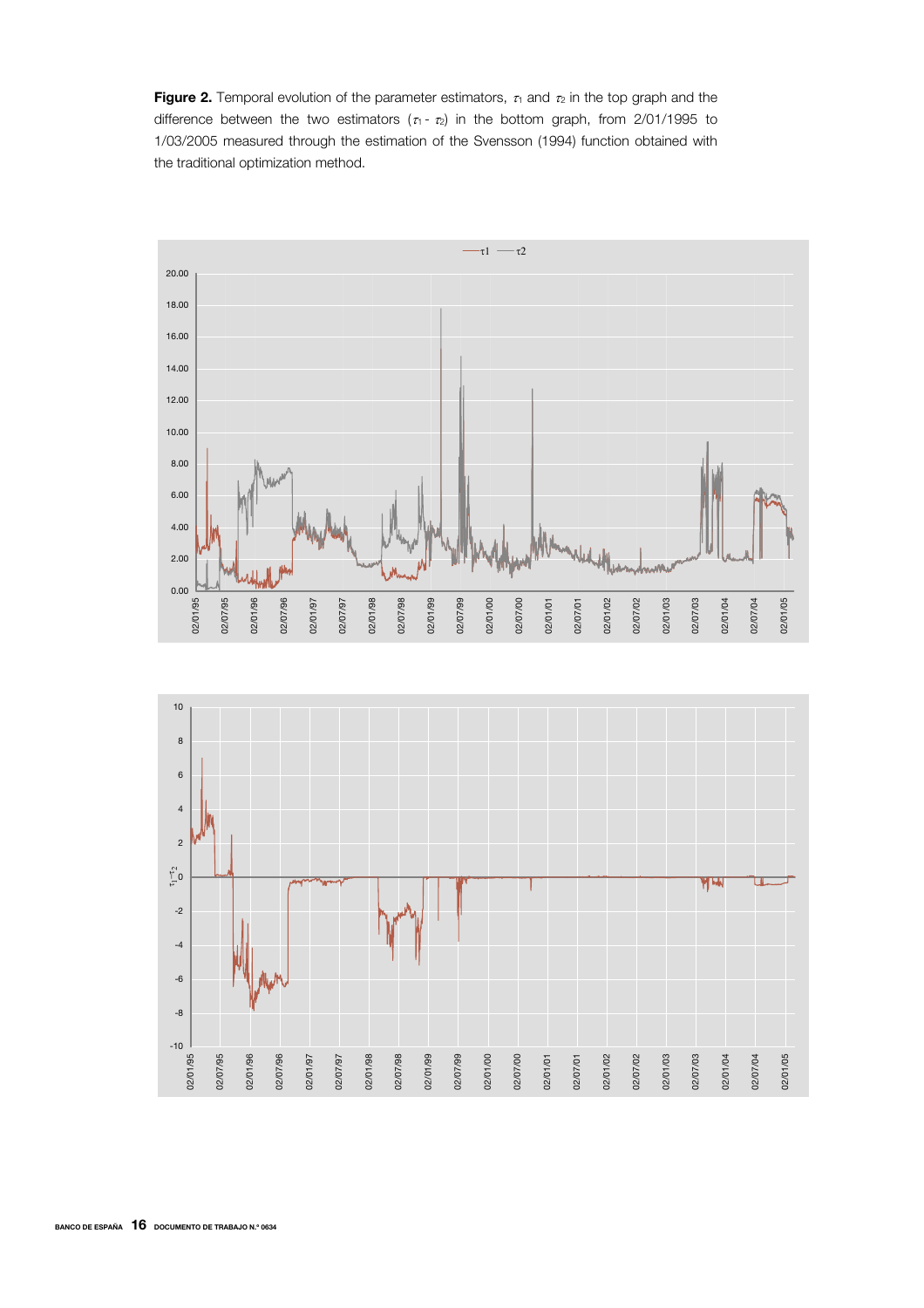The existence or not of significant differences between these two parameters is especially relevant, because if we could assume that  $\tau_1 = \tau_2$ , the two final terms of equation 6 could be grouped together and the Svensson model rewritten as follows,

$$
f_t(m) = \beta_{t,0} + \beta_{t,1} \exp\left(\frac{-m}{\tau_t}\right) + \left(\beta_{t,2} + \beta_{t,3}\right) \frac{m}{\tau_t} \exp\left(\frac{-m}{\tau_t}\right)
$$
(9)

obtaining an identical expression to that of the model of equation (1) proposed by Nelson and Siegel (1987) which, by estimating only four parameters instead of six, is also more stable in its estimation.

If we analyse in which periods there are differences between the values of the two parameters, we find that: from 2 January of 1995 to 22 August 1996, we see clearly differentiated values in the two parameters, although there are two different parts, until 21 of September 1995,  $\tau_1$  is higher than  $\tau_2$ , whereas after this date the relationship is inverted; from 2 March 1998 to 30 November 1998 there is a new period of divergence between the two parameters; in July 1999 there is a new period with differentiated parameters, coinciding with a phase of high volatility in the very long-term interest rate estimations; between 15 August and 15 December 2003, again in concordance with rises in the series of long-term rates; and between 2 July 2004 and 18 January 2005. Additionally, we observe anomalous values on 4 March 1999 and 22 September 2000, as with  $\beta_0$  and  $\beta_1$ . Overall it seems that the sharp movements in the estimators of these parameters coincide temporally with the changes we have found in the characteristics of the estimations of very long-term interest rates.

Finally, figure 3 shows that the estimators of  $\beta_2$  and  $\beta_3$  follow an opposite behaviour, when one of them is positive, the other one is negative. Adding this to equation 9 that holds when  $\tau_1$  and  $\tau_2$  exhibits similar values, we can conclude that humps and "U" shapes terms plays a moderate role in the determination of the whole term structure.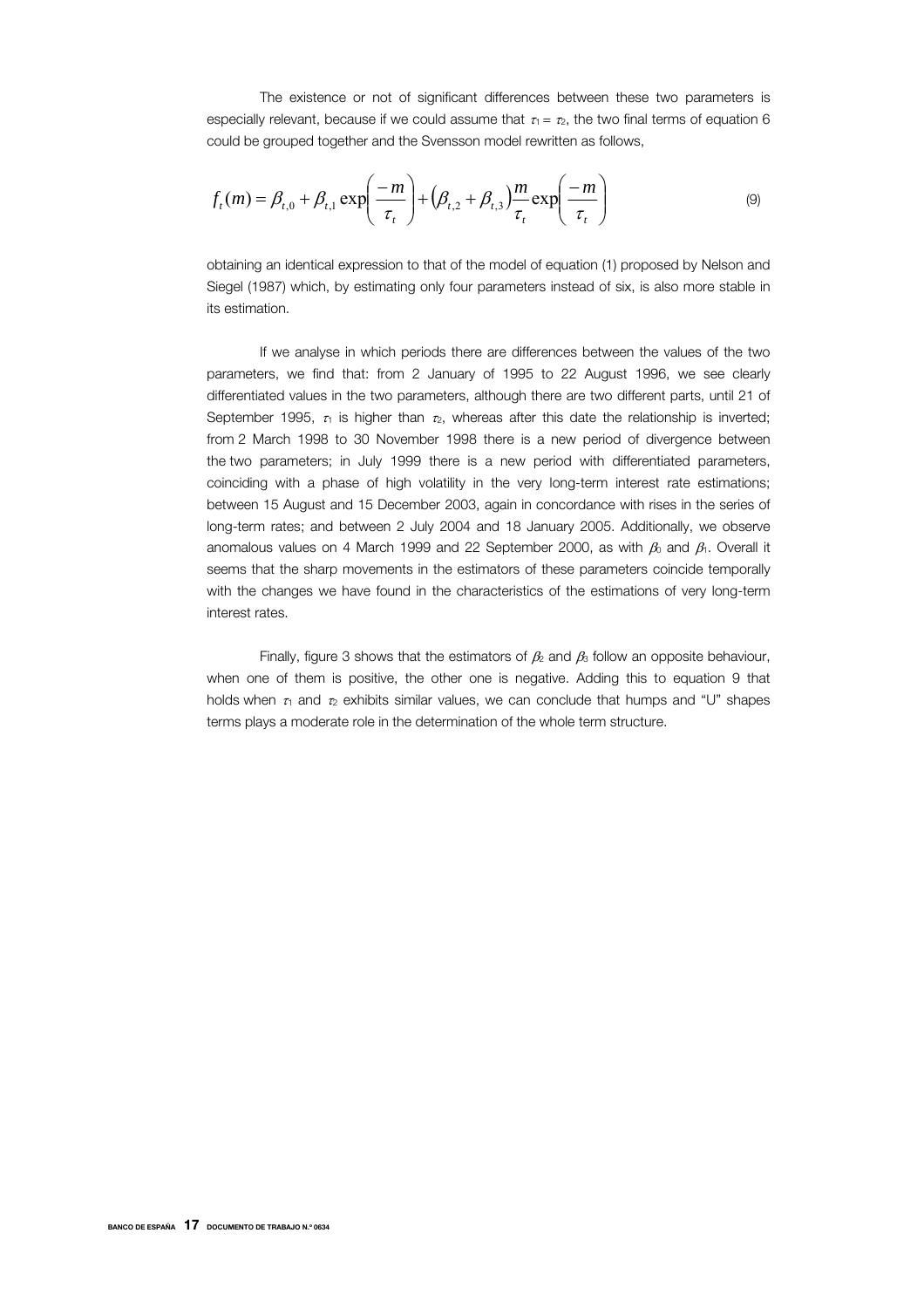Figure 3. Temporal evolution of the parameter estimators  $\beta_2$  and  $\beta_3$  and of the difference between the two (top graph) and of the differences between the parameters of speed ( $\tau_1$  -  $\tau_2$ ) and the sum of intensities  $(\beta_2 + \beta_3)$  (bottom graph) from 2/01/1995 to 1/03/2005 measured through the estimation of the Svensson (1994) function obtained with the traditional optimization method.



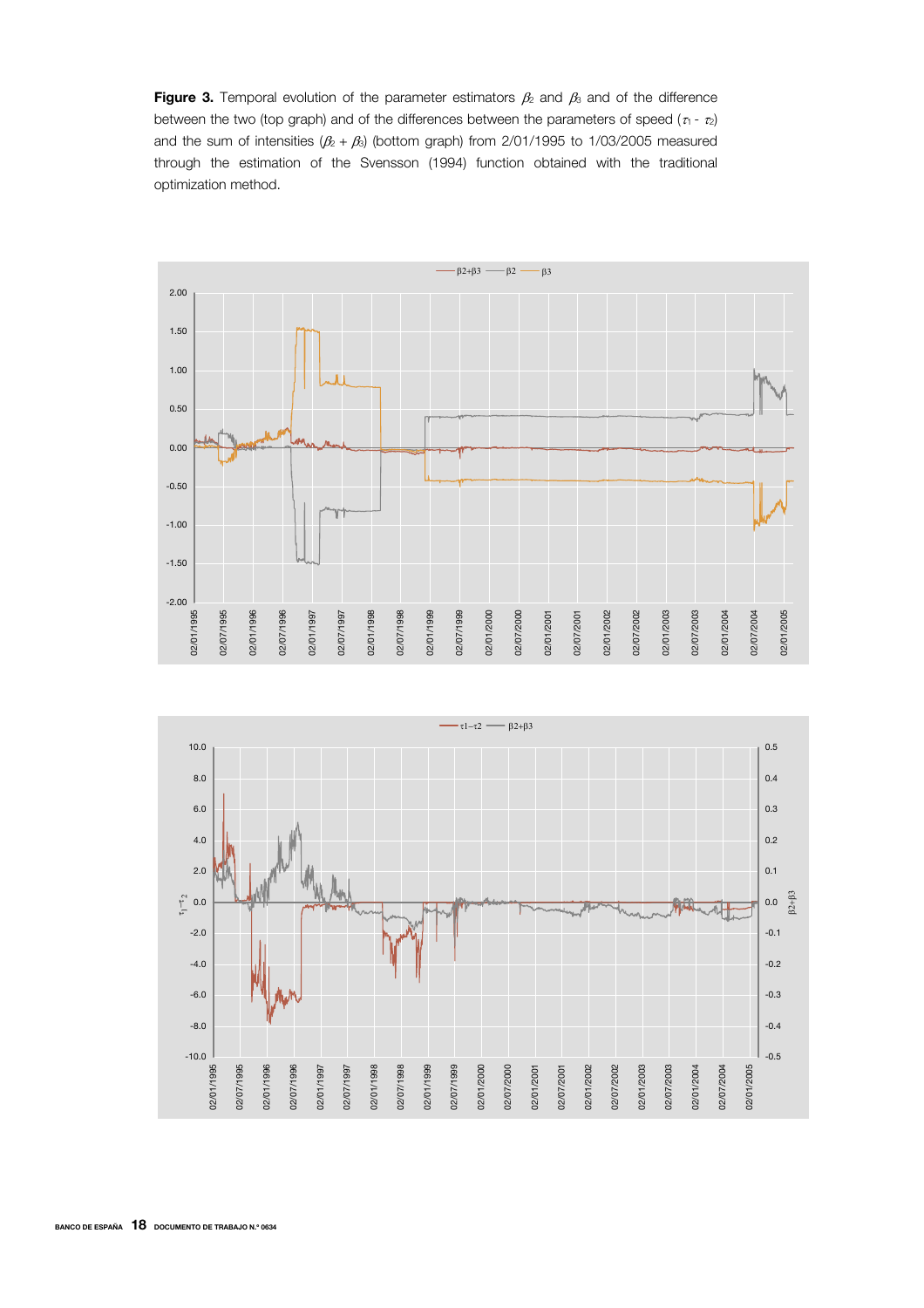#### 4 Estimation of the Nelson–Siegel–Svensson functions with genetic algorithms

Genetic algorithms (GA) were introduced by Holland (1975), and although there is no globally accepted definition of them, in the context of this paper they can be defined as stochastic algorithms for computationally intensive numerical optimization. Mitchell (1998) points out that GA must always have three characteristics: *selection*, *cross-over* and *mutation*. These can be made more definite in different ways in order to adapt to the particular problem analyzed.

#### *4.1 Creation*

In the model parameters estimation context, the possible model solution candidates can be considered as the *chromosomes* of a specific individual. In this sense, we have to randomly generate as many individuals as we consider necessary (*N*).10

In our particular case, each curve starts from a set of parameters (4 in the Nelson-Siegel and 6 in the Svensson) which will be considered as the *individuals* (φ*<sup>i</sup>* ) that are to be created,

$$
\phi_i^1 = (\beta_{1i} \quad \beta_{2i} \quad \beta_{3i} \quad \tau_i)
$$
\n
$$
\phi_i^2 = (\beta_{1i} \quad \beta_{2i} \quad \beta_{3i} \quad \beta_{4i} \quad \tau_{1i} \quad \tau_{2i})
$$
\n
$$
i = 1, ..., N
$$
\n(10)

There are basically two alternatives for the generation of the parameters that make up these individuals,  $\phi_i^1$  or  $\phi_i^2$ . The original GA approximation [Dawid (1999) or Arifovic and Gencay (2000) among others] is based on decomposing each number into a binary chain code, as *chromosomes*. A second alternative, Real-Coded GA, proposed by Davis (1989), is best suited for optimization problems of parameters with variables in continuous domains, and subsequently used by many authors [i.e.: Davis (1991); Wright (1991) or Eshelman and Shaffer (1993)]. In our case, we are going to use a version of the later in which each *chromosome* is identified by a random number generated through,

$$
\beta_{ji} = \beta_j^* + \varepsilon_{ji} \qquad i = 1, ..., N \qquad j = 1, ..., 4 \qquad (11)
$$

$$
\tau_{ji} = \tau_j^* + \varepsilon_{ji} \qquad i = 1, ..., N \qquad j = 1, 2 \qquad (12)
$$

being  $\beta_j^*$  and  $\tau_j^*$  the initial values around which the estimations are produced; and  $\varepsilon_{ii} \sim N(0, \sigma_i)$ . Herrera *et al.* (1998) show that this alternative has clear advantages in the case of numerical function optimization, since avoids coding and decoding processes needed in binary GA, increasing the computation speed; improves optimization efficiency in continuous domain problems without sacrificing precision as in alternate Gas and allows to exploit the smoothness of the optimization function.

We should stress that in this context the choice of initial values has no effect on the final estimation results, in contrast to Bolder and Stréliski (1999) for traditional non-genetic algorithm based estimation methods. The objective in the context of genetic algorithms is to drastically reduce the computation time needed to reach the optimum solution.

<sup>10</sup>. In this case *N =* 1200.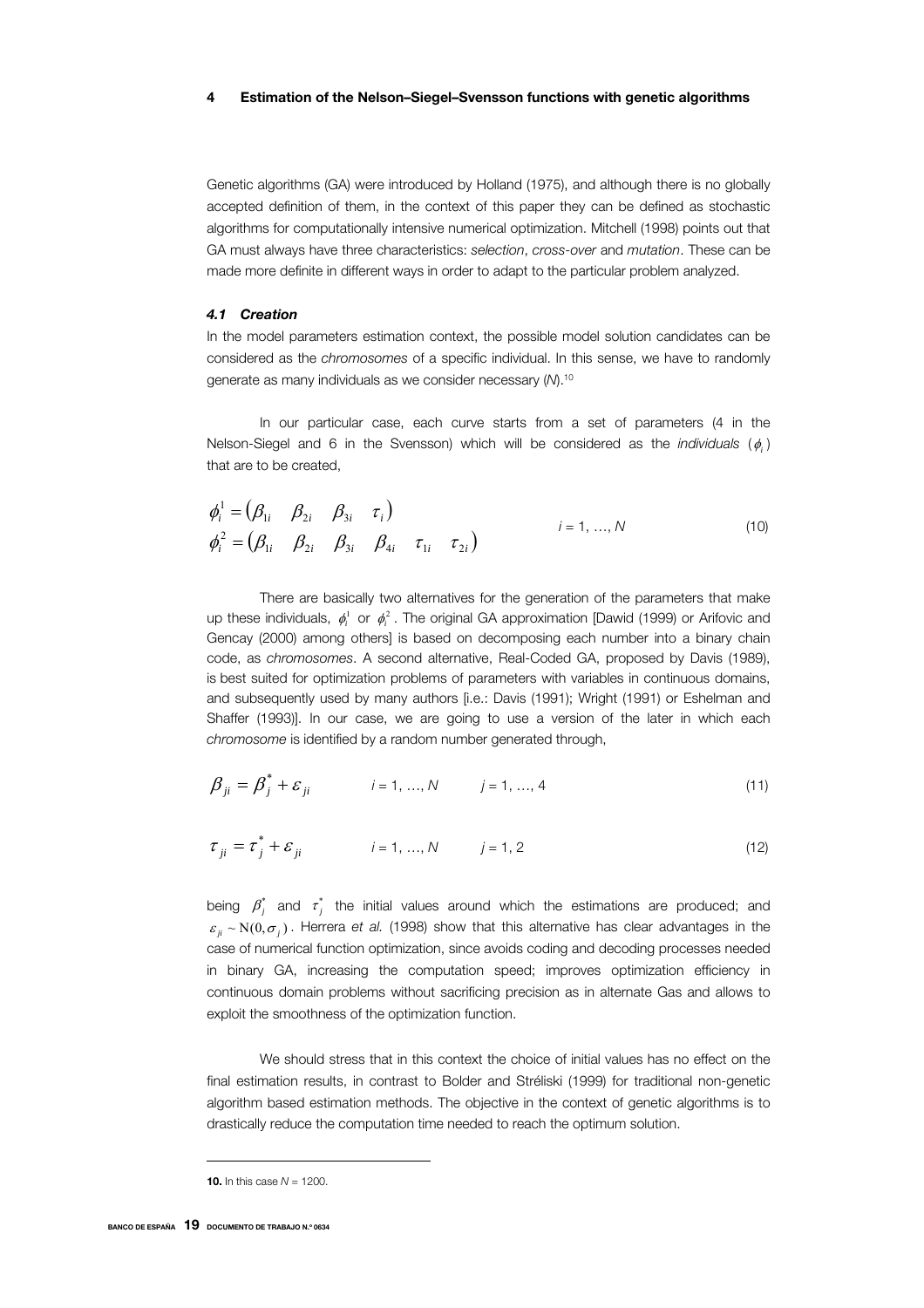To determine the possible values of  $\beta_j^*$  and  $\tau_j^*$  we have implemented two complementary methodologies: the first uses initial values of the results of the estimation of the previous day; and the second is an approximation that takes into account the yield to maturity of assets with the shortest and longest term to maturity of all the assets with available prices for a particular trading day. The criteria for this second methodology are shown in table 1 (for the Nelson-Siegel model) and table 2 (for the Svensson). In practice, half of the individuals are created through each approximation, which allows us to use past estimations and current government bond market data simultaneously.<sup>11</sup>

Table 1. Criteria used for establishing initial values of the Nelson and Siegel model (1987).

| Parameters | Initial value                                                       |
|------------|---------------------------------------------------------------------|
| $\beta_0$  | Yield to maturity of the asset with least time until                |
|            | maturity.                                                           |
| $\beta_1$  | Difference between the yields to maturity of the                    |
|            | assets with the least and most time until maturity.                 |
| $\beta_2$  | 0 (we assume there are no U or $\cap$ shapes).                      |
| $\tau$     | Term to maturity of the asset with a closest yield to               |
|            | maturity to the halfway between $\beta_0$ and $\beta_0 + \beta_1$ . |

Table 2. Criteria used for establishing initial values of the Svensson model (1994).

| Parameters | Initial value                                                       |
|------------|---------------------------------------------------------------------|
| $\beta_0$  | Yield to maturity of the asset with least time until                |
|            | maturity.                                                           |
| $\beta_1$  | Difference between the yields to maturity of the                    |
|            | assets with the least and most time until maturity.                 |
| $\beta_2$  | 0 (we assume there are no U or $\cap$ shapes).                      |
| $\tau_1$   | Term to maturity of the asset with a closest yield to               |
|            | maturity to the halfway between $\beta_0$ and $\beta_0 + \beta_1$ . |
| $\beta_3$  | 0 (we assume there are no U or $\cap$ shapes).                      |
| $\tau_2$   | Equal to $\tau_1$                                                   |

Because of the specific characteristics of the models of the temporal structure of interest rates considered, the NSS functions, not every set of parameters generated is a valid solution, so with the *N* randomly generated individuals we proceed to test whether or not they are *viable*, i.e. if these parameters are coherent with an interest rate curve or not, eliminating

<sup>11.</sup> Although similar survival capacity is reached if we only considered in each method, the speed of convergence to a final solution is improved with the use of a combination of initial values. Final results are a combination of individuals generated with both methodologies: around 2/3 of the parents comes from initial values fixed by estimation of previous days; and the rest of parents comes from initial values fixed with actual prices.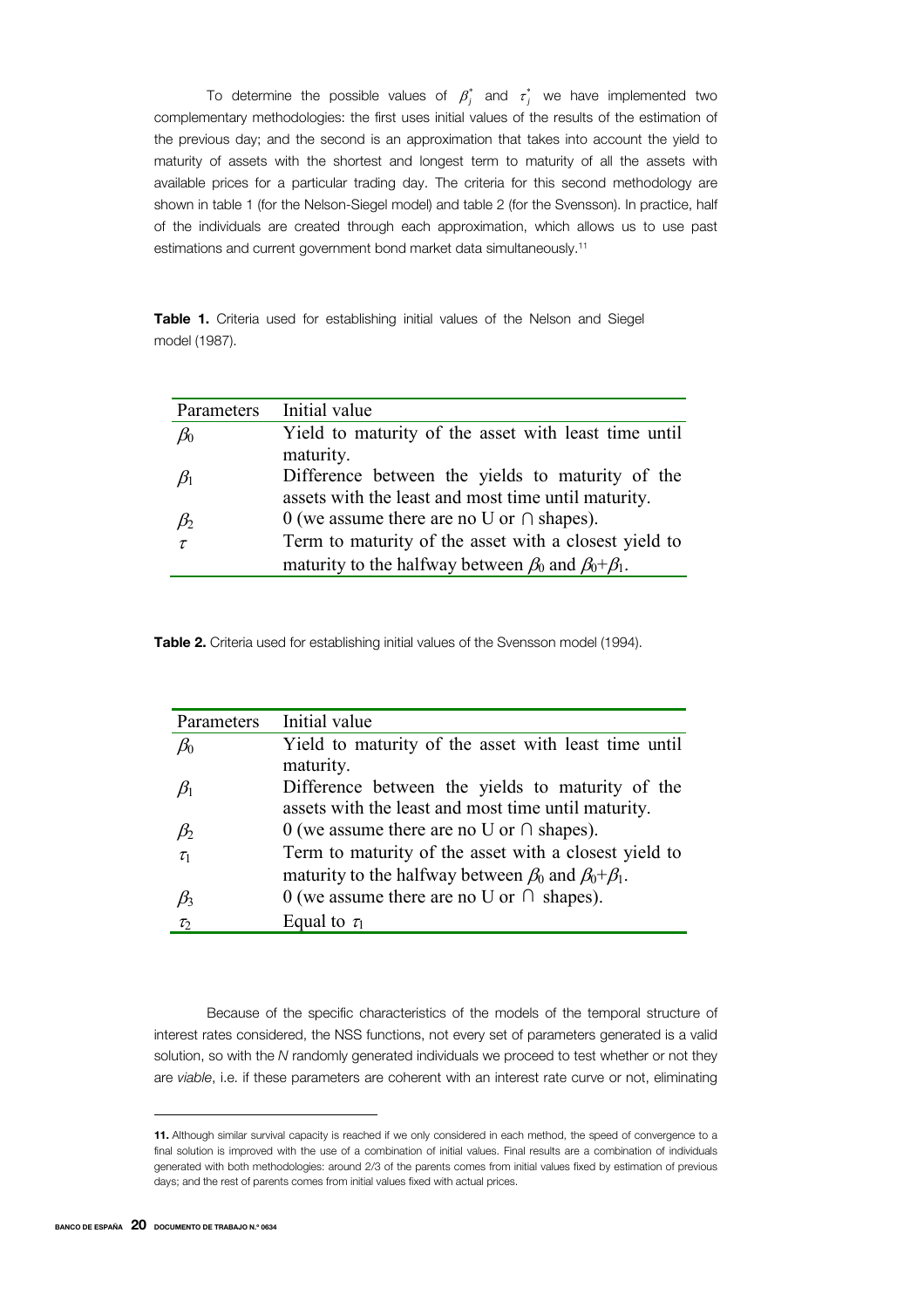the genes that are not. With this step we considerably reduce the computation time and optimize the resources of later phases around viable solutions. The conditions to be met for an individual to be considered viable are,

$$
\begin{aligned}\n\beta_{1i} > 0 \\
\beta_{1i} + \beta_{2i} > 0 \\
\tau_{ji} > 0\n\end{aligned} \tag{13}
$$

The variance of  $\varepsilon_{ii}$ <sup>12</sup> allows for a wider variety of individuals in the first generation. But if the variance grows in excess, the values accepted by conditions stated in equation 13 is reduced, and the number of unviable individuals growths. If the final number of individuals in each generation is too low, then it is possible to end with a restricted generation instead of a wider one. The size of the variance has been selected<sup>13</sup> form simulations presented in figure 4.

**<sup>12.</sup>** In this case,  $\sigma_{\beta_0} = \sigma_{\beta_1} = \sigma \beta_0^*$ ; as they refer to interest rates;  $\sigma_{\beta_2} = \sigma \left| \beta_2^* \right|$  and  $\sigma_{\beta_3} = \sigma \left| \beta_3^* \right|$  as they refer to the parameters of intensity  $\beta_2$  and  $\beta_3$  when previous estimations are used or  $\sigma_{\beta_2}=\sigma_{\beta_3}=\sigma\left|\beta_1^*\right|$  when  $\left|\beta_2^*\right|$  and  $\left|\beta_3^*\right|$ are equal to zero; finally,  $\sigma_{\tau_i} = \sigma \cdot \tau_j$  as they refer to the parameters of speed of transition. **13.** A final value of  $\sigma = 0.5'$  has been selected.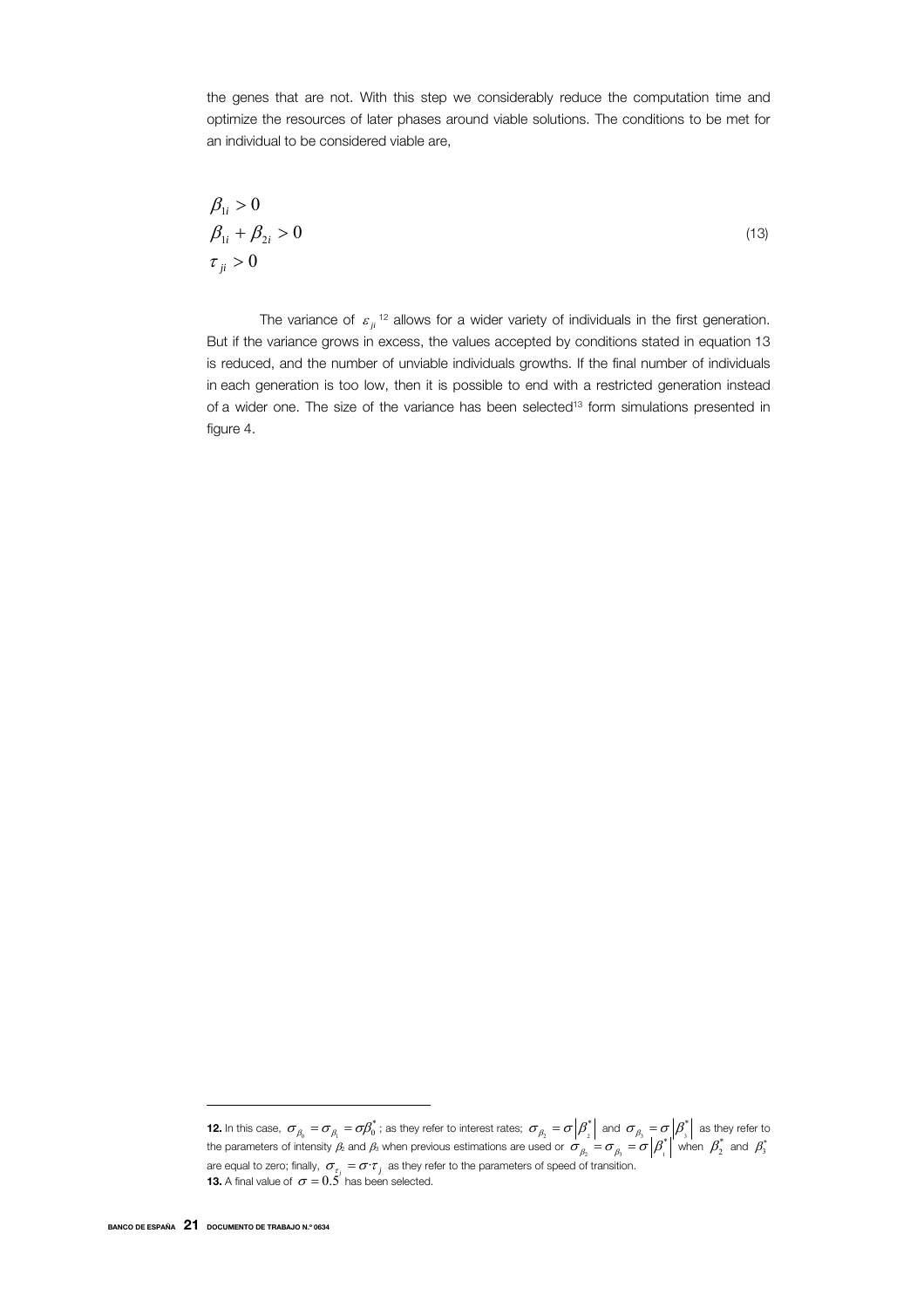Figure 4. Simulations of the GA for different values of the standard deviation parameter  $(\sigma)$ . Estimations of the term structure are made on January 9<sup>th</sup> 2004. Results are plotted against the *SC* and the number of iterations (generations) required to reach the minimum.





BANCO DE ESPAÑA 22 DOCUMENTO DE TRABAJO N.º 0634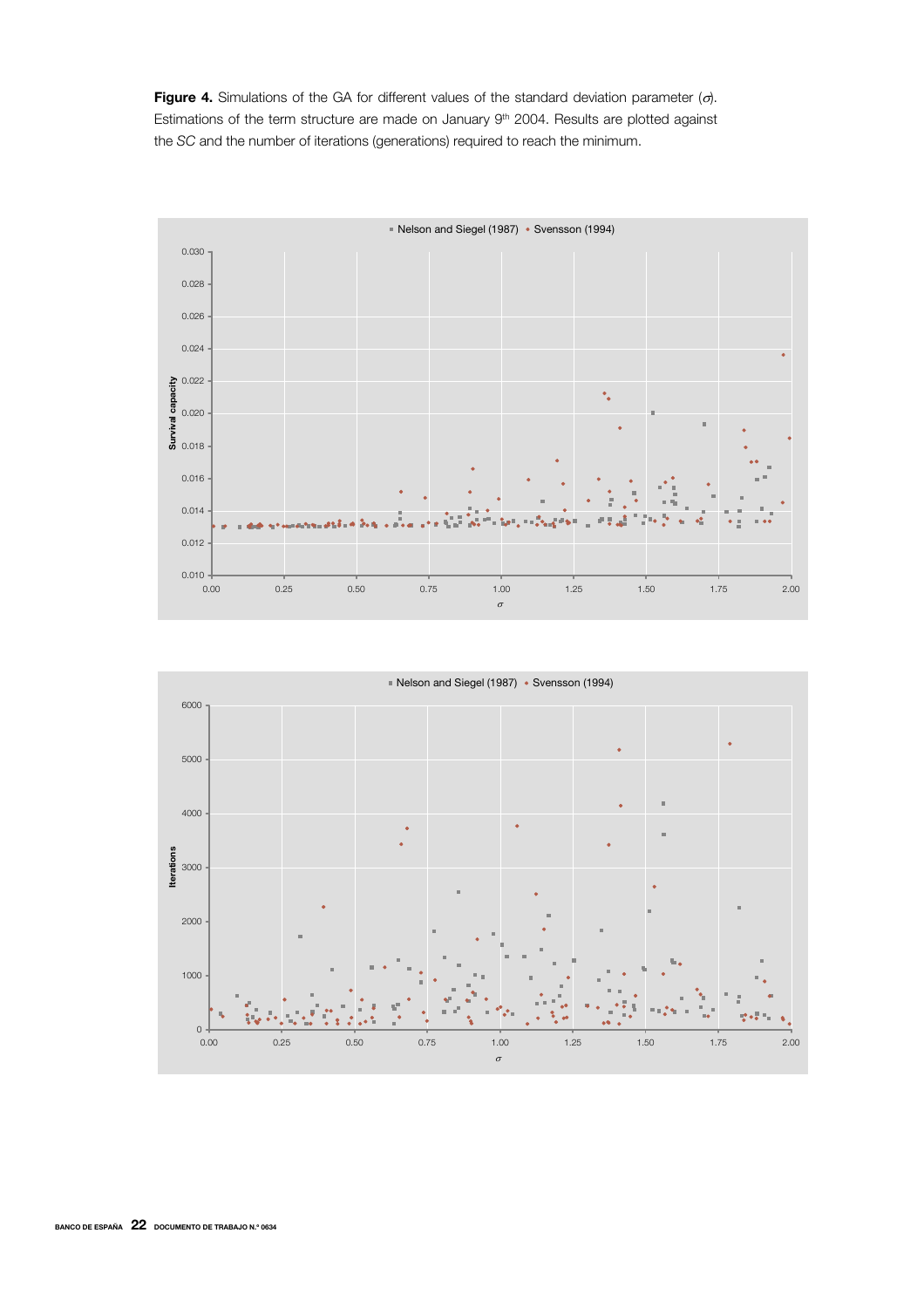#### *4.2 Selection*

Once we have a large set of viable candidates, we can begin the selection process of these individuals. In this phase we choose the most appropriate genes for subsequent reproduction. In the context of the estimation of a model, the most appropriate is the parameter set that best fits the data, and would, therefore, be closer to the optimum.

To determine how appropriate an individual is we have to define a measure to quantify its *survival capacity* (SC). We use the goodness of fit of the curve to the data as an approximation of this survival capacity. In the term structure estimation context different measures of goodness of fit, generally based on the average squared error, have been proposed and used. The two most commonly used are based on the goodness of fit to either the asset prices or their yield to maturity. In the first case, the main drawback is that the same error in a bond price could represent very different fits in the term structure depending on the time to maturity of this bond. A small variation in price represents a very small change in interest rates if it belongs to a long-term bond and a more significant interest rate variation if it belongs to a short-term bond. This can be avoided by using the error in the bond yield to maturity instead of in bond prices, but it drastically slows down the algorithm so far as to make it prohibitive.

As a compromise between these two extreme alternative methods of quantifying the *survival capacity* (SC) we use the average squared error of the bond prices, which allows the algorithm to be reasonably fast and takes less computation time, but weighting every squared error by the inverse of the square root of its duration:

$$
SC = \sum_{j=1}^{k} (P_j - \hat{P}(\phi_i))^2 \cdot \frac{1}{\sqrt{D_j}}
$$
 (14)

where *k* is the number of bonds used in the estimation of the curve on a particular day; *Di* the Macaulay duration of these bonds; while  $\hat{P}(\phi_i)$  is the bond prices computed through the term structure of interest rates determined by parametric set  $\phi_i$ ,

$$
\hat{P}(\phi_i) = \sum_{t=1}^{n} C \cdot e^{-s(t, \phi_i)t} + V \cdot e^{-s(m, \phi_i)m}
$$
\n(15)

being *C* the coupon value, *V* is the nominal value of the asset and  $s(t, \phi)$  is the spot interest rate at term *t* given a determined parametric set for individual *i* (φ*<sup>i</sup>* ).

The quantification of *SC* includes the weighting of prices in order to partially compensate for heterokedasticity. In fact, small changes in prices of short-term bonds imply great movements on interest rates, while in the long term we expect the opposite. So, by weighting for durations we give more relevance to the price errors of short-term issues, and it is usually applied to the Spanish term structure [Núñez (1996)].14 Nevertheless, along the sample we incorporate 6 references with terms of less than one year, so we have

 $\overline{a}$ 

<sup>14</sup>. An alternative procedure would imply defining the *SC* by the differences on yields instead of prices. Although this methodology avoids the problems of prices, it increases exponentially the computational time required to the estimation, and make it prohibitive for a genetic algorithm.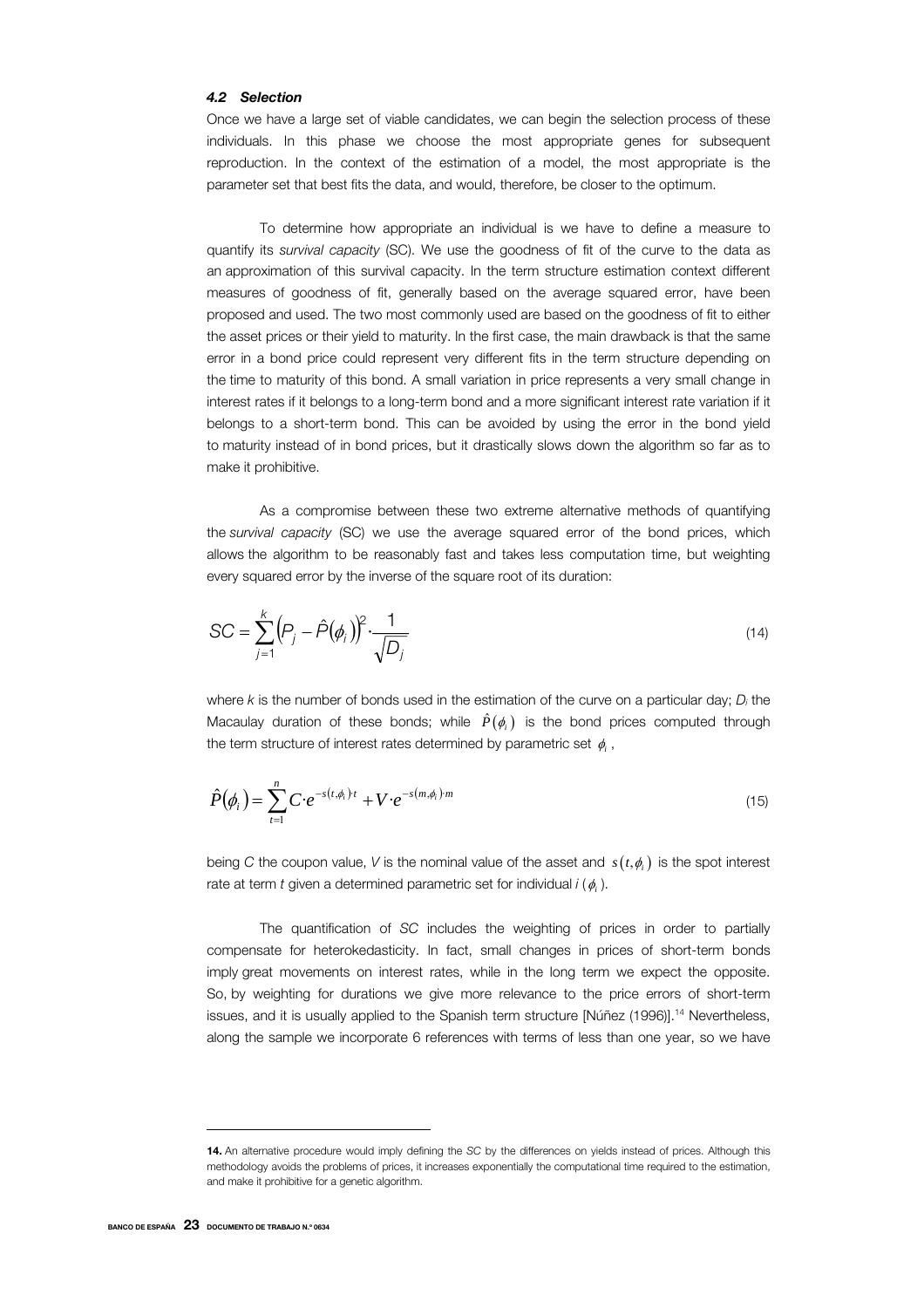preferred the squared root rather than the level of durations in order to ensure that long term bonds plays also a relevant role in the estimation process.<sup>15</sup>

This measure penalises the long-term bond prices in favour of the short-term bond prices in order to balance the goodness to fit along the term structure of interest rates. With this we overcome the drawback of using bond prices in the definition of the goodness of fit measure.

We consider that an individual has more survival capacity the lower the *SC* value. More concretely, in our case we consider that only 40% of the individuals will survive in each generation. This means that more than half of the individuals with the highest *SC* value (less goodness of fit) are eliminated in each iteration. If the number of survivors is too small, the process of convergence of the GA could be extremely slow, while on the contrary, if a sufficiently proportion of individuals are not removed the algorithm could leave us in a local minimum, since bad performance individual are not eliminated and less space is left for the new generations. Final value (40%) has been selected from initial estimations presented in figure 5.

<sup>15.</sup> In fact, short term issuances accounts for around 60% the weights, while the rest is evenly distributed between bonds with duration between 1-2 years, 2-5 years and more than 5 years.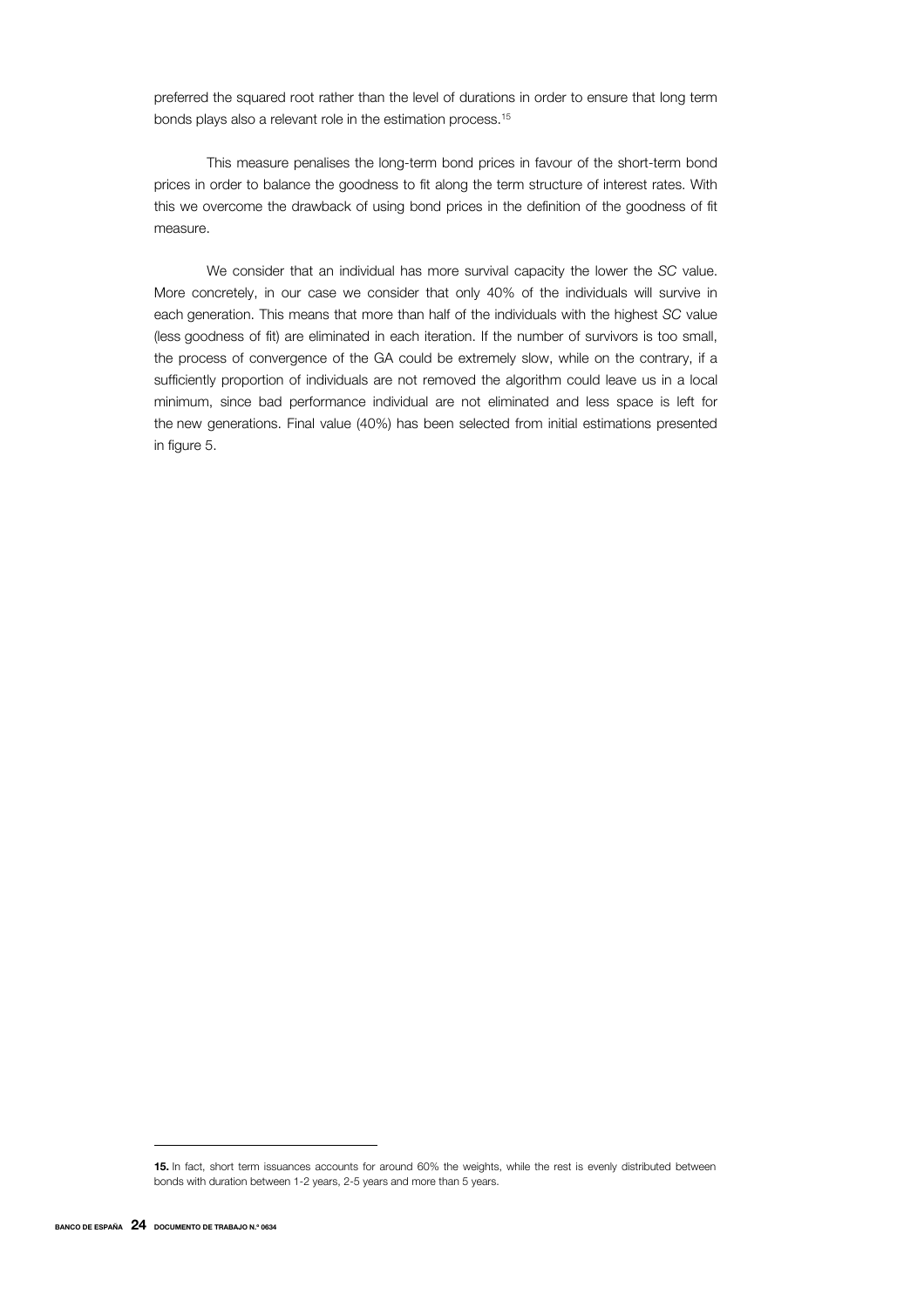Figure 5. Simulations of the GA for different values of the number of individuals that survive to each generation. Estimations of the term structure are made on January 9<sup>th</sup> 2004. Results are plotted against the *SC* and the number of iterations (generations) required to reach the minimum.



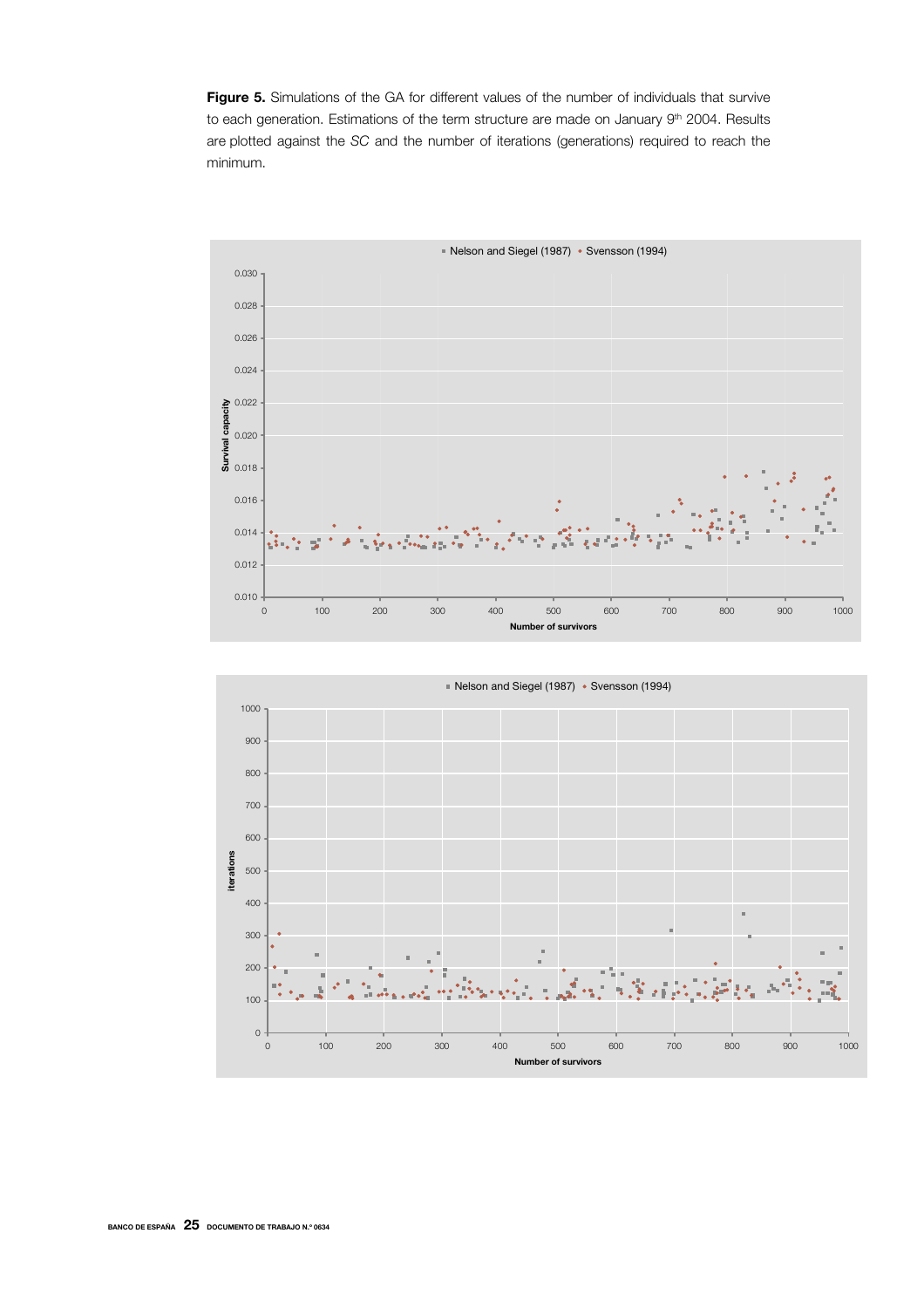#### *4.3 Cross-over and mutation*

Once we identify the half of the *generation* that best approximates the curve, we have to try to improve the results. To this end we could use surviving individuals φ*i* to obtain information on possible regions of the space in which we could find the parametric sets that fit best. This phase, in which we incorporate new candidates to be the optimum, is known as cross-over.

To incorporate the information provided by the previous phase, in which we calculated the *SC* of each individual, we complete the next generation creating *descendents* ( $\phi_k$ ) from two of the surviving individuals ( $\phi_k$  and  $\phi_k$ ) of the previous generation. The descendent would therefore be a convex linear combination of the two progenitors,

$$
\phi_k = \Psi \cdot \phi_r + (1 - \Psi) \cdot \phi_s \tag{16}
$$

where Ψ is a column vector formed by uniform random variables in the interval [0,1] specific for each (*r*,*s*) pair. To select the progenitors of the new generation, we consider that the individuals with more survival capacity will be those with the most probability of reproducing. Therefore, *r and s*, are selected thus,

$$
r, s = N \cdot \xi \quad \xi \sim \mathcal{B}(1, \alpha) \tag{17}
$$

being *N* the size of each generation and ξ a random variable with a Beta distribution with parameters 1 and  $\alpha$ . The larger this last parameter, the greater the probability of lower values, so α can be interpreted as an indicator of the *attractiveness* conceded to those genetically better individuals. If  $\alpha$  is too low, then no predilection is made for the best fitted individuals and the GA fail to reach an acceptable minimum. On the contrary, if  $\alpha$  is excessively high, then no enough diversity will remain on each generation, and the convergence process will be slowed down (see figure 6). A compromise between this considerations is made, and the attractiveness parameter is settled to be  $\alpha = 6$ .

In the creation process of new individuals, this procedure allows the algorithm to account for the goodness of fit attained by the individuals of the previous generation, with a bias in favour of parameter values that have attained better results in approximating the shape of the curve. This bias has to be equilibrated, as it is not good for the convergence to be too quick, which would once again trap the algorithm in a local minimum.

After the cross-overs, we have to consider the possibility of *mutations*, which allow us to ensure that the function is not stuck in a local minimum. To do this, every parameter of each individual can suffer a mutation with a given probability  $(\pi)$ . When this happens, a variable  $\varepsilon_{ii} \sim N(0, \sigma_i)$  is added to the mutated parameter. This mutations are independent on each parameter, so in a given individual you could have zero, one, two… parameters mutated. Lower values of  $\pi$  reduce the speed of convergence of the model, since the optimization is mainly based on crossover slowing down the process, while if a high  $\pi$  is settled, mutation will be the dominant driver of the algorithm and there will be no sure convergence to an optimum (see figure 7). A compromise is reached for  $\pi = 0.35$ .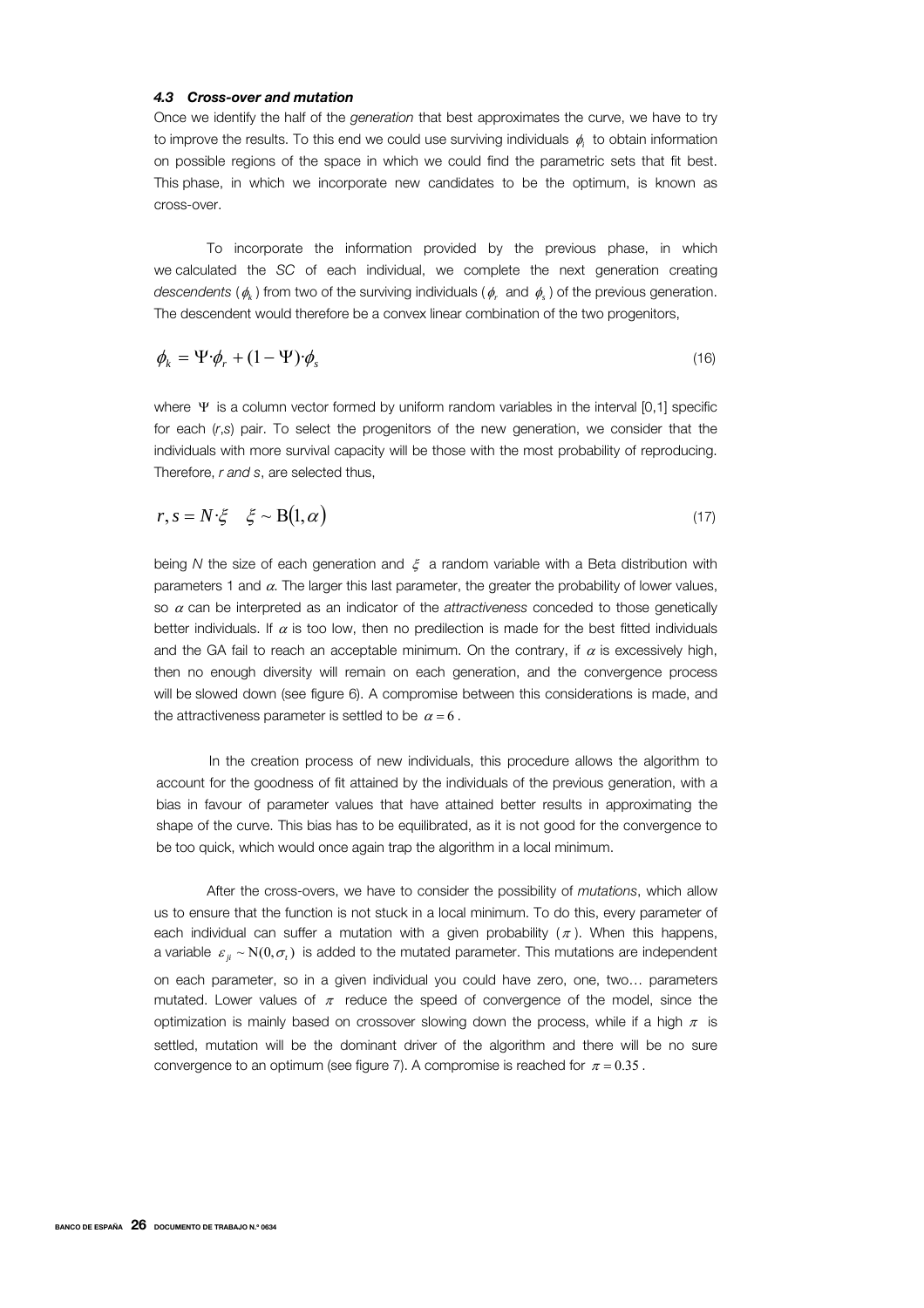Figure 6. Simulations of the GA for different values of the attractiveness parameter  $(\alpha)$ . Estimations of the term structure are made on January 9th 2004. Results are plotted against the *SC* and the number of iterations (generations) required to reach the minimum.



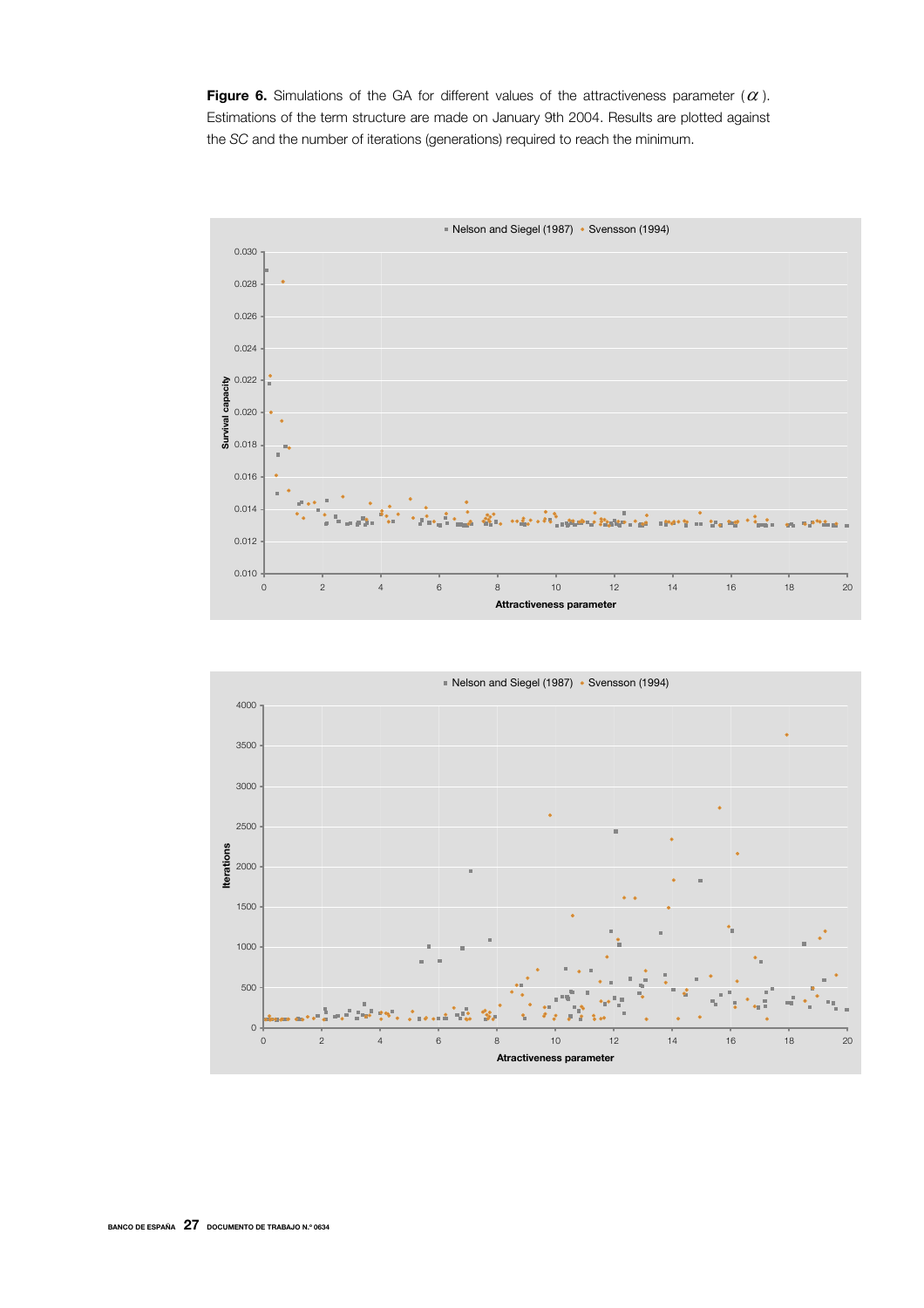Figure 7. Simulations of the GA for different values of the probability of mutation  $(\pi)$ . Estimations of the term structure are made on January 9<sup>th</sup> 2004. Results are plotted against the *SC* and the number of iterations (generations) required to reach the minimum.



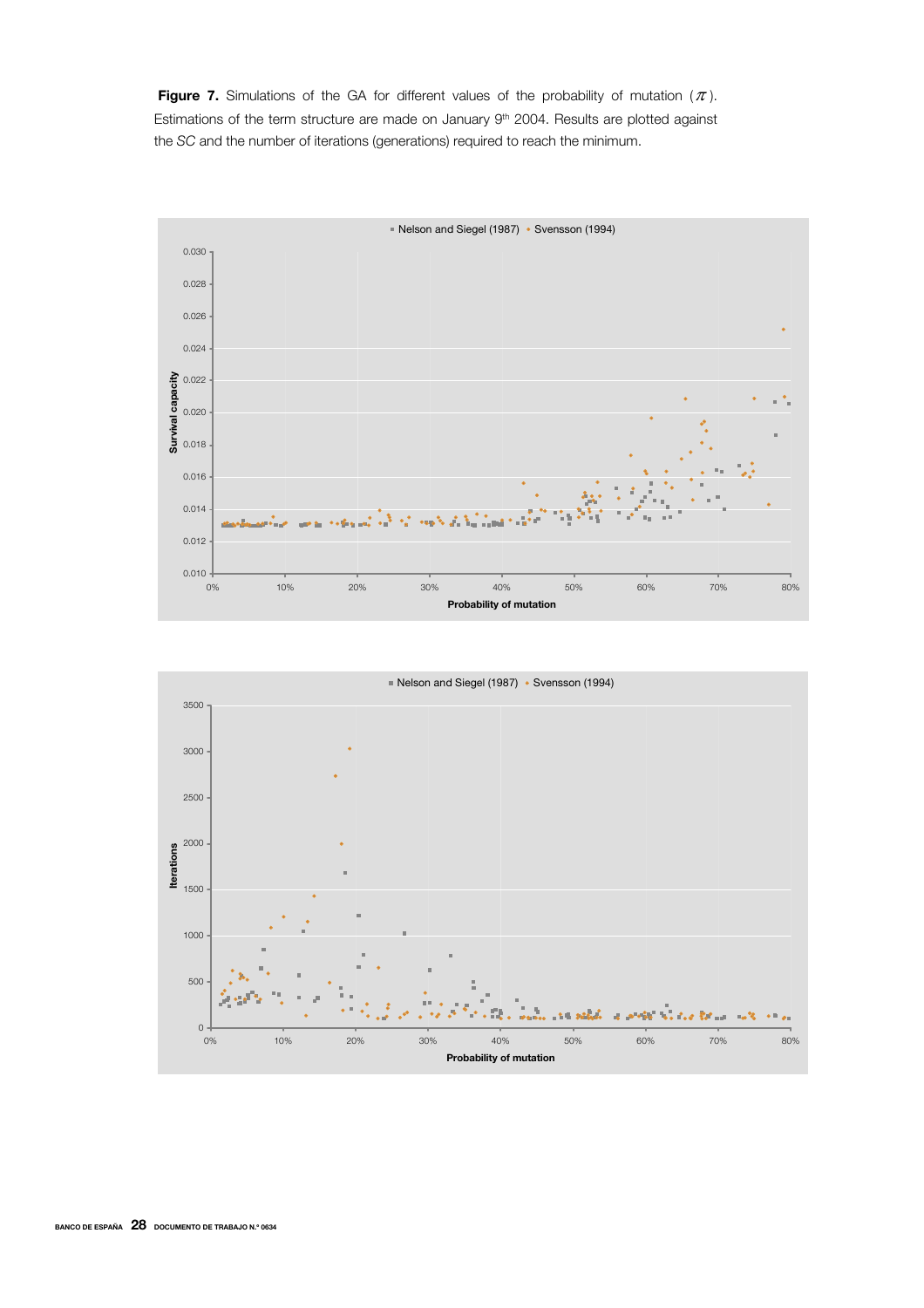The magnitude of each mutation is given by  $\sigma$ , which we make increase with each generation.16 We have decided that the standard deviation will not be constant because although there are quick improvements in the optimum with a constant standard deviation, the form of the function makes it extremely easy for the algorithm to stop in a local minimum, so that by increasing the variability of the mutations realized we make the algorithm easily jump towards depressions with lower local minimums.

Once we have completed a generational leap, we return again to testing the viability of the new generation and its survival capacity. This process is repeated iteratively until we obtain a series of 100 generations without changes in the individual with greater probability of survival. This means that the number of generations (iterations) needed to estimate the parameters of the curve is not a fixed number, making it difficult to give estimations of the computation time required for the algorithm, because it would vary a lot from day to day, or even from one implementation of the algorithm to another. The main advantage is that the final result of the estimation is much better, and much more stable from one day to the next.

Convergence with the GA is quite fast, and requires a sort number of generations (iterations) to reach acceptable results (around 50 iterations). Our non-fix number of generation procedure just ensures that a better result not has been overlooked, extending to between 500 to 2000 iterations, and no more than five minutes of matlab processing in a standard Pentium4-PC. Nelson and Siegel (1987) function is less time consuming with a faster convergence and a lesser number of generations are required than Svensson (1994) function, when 2 more parameters are needed to be estimated.

#### *4.4 Results*

In figure 8 we compare the goodness of fit (*SC*) achieved in the period from January 2004 to February 2005 with the traditional optimization method and with genetic algorithms for the Nelson and Siegel (1987) and the Svensson (1994) functions. We find that the results obtained with genetic algorithms are notably superior in fit capacity and stability. It should also be noted that the chosen sub-period corresponds with a time in which this measure was not especially high for the traditional estimation of the curve.

An additional advantage of the use of genetic algorithms (GA) revolves around the stability and trustworthiness of the parameters obtained, as can be seen in figure 9. In this figure we see how the GA estimations remove the violent swings and anomalous values which characterise temporal series of interest rates.

Moreover, as can be seen in figure 10, that represents the evolution of  $\beta_2$ , and  $\beta_3$ , the differences in the behaviour of this parameters in GA and traditional estimations are easy to see. While traditional estimation gives opposite values for both parameters, implying that they play a minor role in the behaviour of the whole term structure, GA estimation clearly shows that both parameters have independent values effectively taken into account distortions in the evolution of the curve from the very short-term to the very long-term interest rate. This allows us to make use of the capabilities of the Svensson equation (1994) to adapt to more elaborate curve shapes.

**<sup>16.</sup>** Parameter  $\sigma$ , is settled for the first generation to be equal to the standard deviation used in equations 11 and 12. For the following generations the value is increased by a 2%.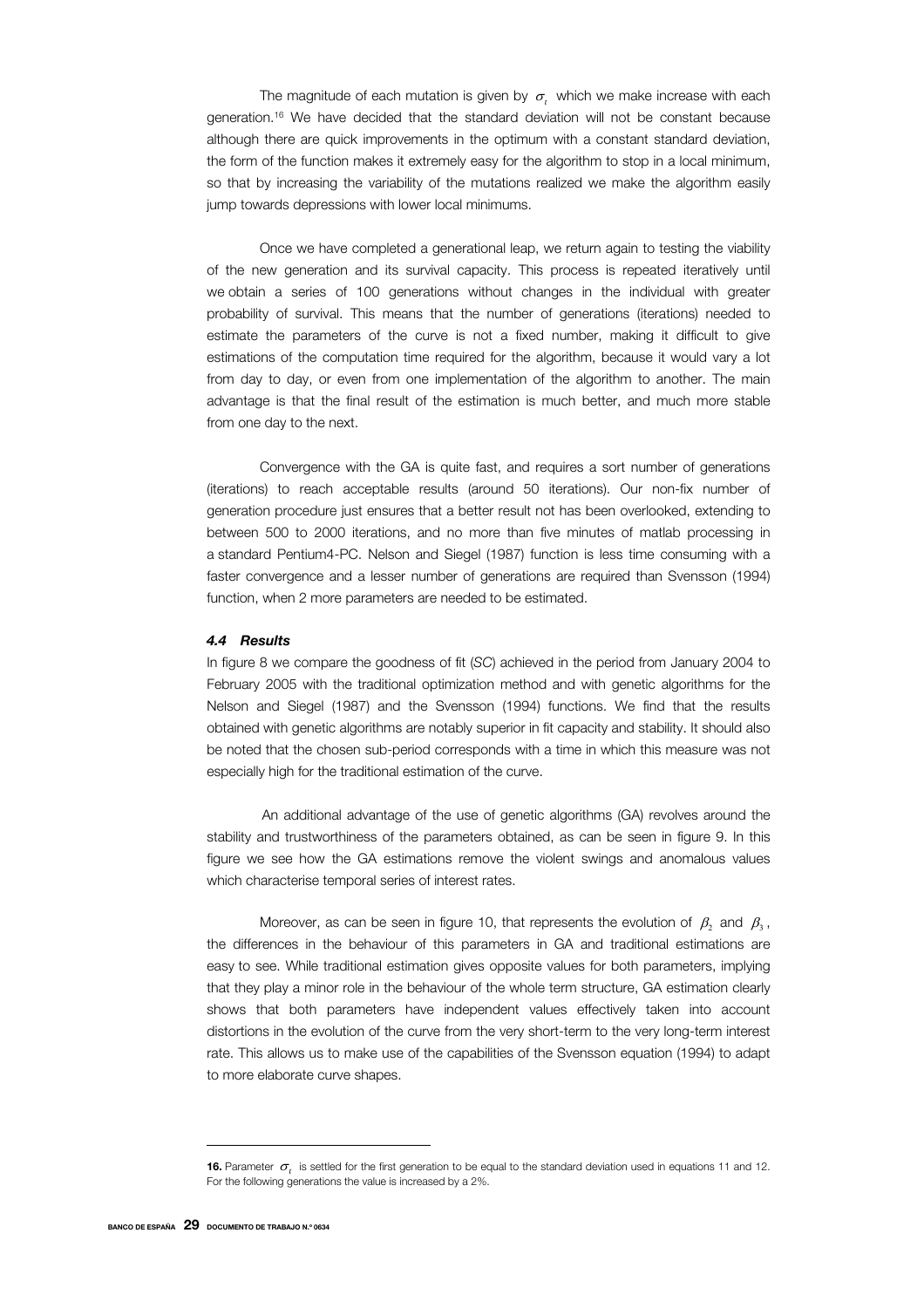Figure 8. Comparison of the average squared error committed with the nonlinear Svensson estimation obtained with the traditional optimization method and the genetic algorithms estimations made on the Nelson and Siegel and Svensson functions.

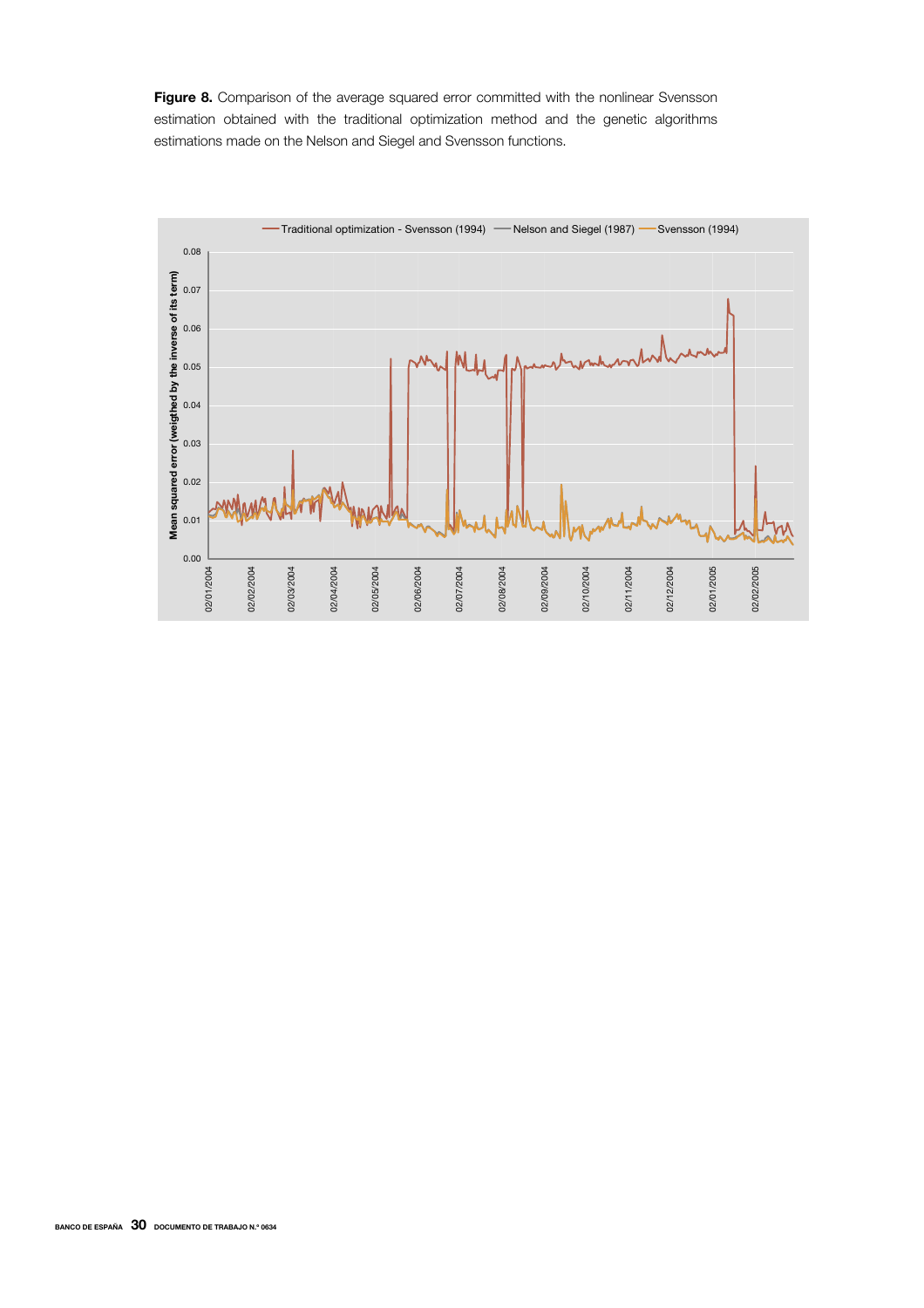Figure 9. Temporal evolution of the long-term interest rate (top) and the short-term (bottom) from 2/01/2004 to 1/03/2005 measured through the estimation of  $\beta_0$  and  $\beta_0 + \beta_1$  with genetic algorithms [using both the Nelson and Siegel (1987) function and the Svensson (1994) function)] and with a traditional nonlinear algorithm [Svensson (1994)].



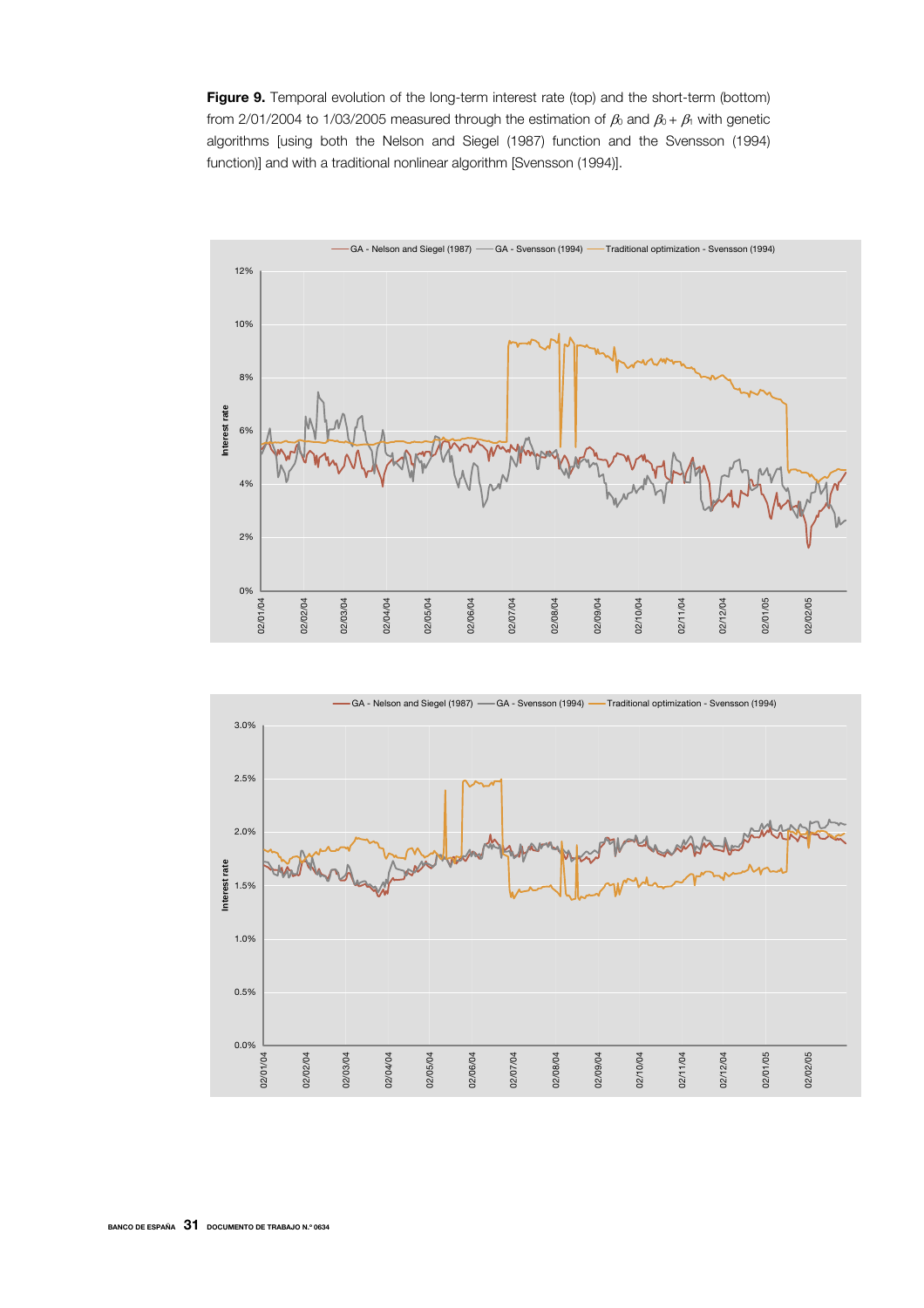Figure 10. Temporal evolution of the parameters of intensity  $\beta_2$  (top) and  $\beta_3$  (bottom) from 2/01/2004 to 1/03/2005 measured through estimation with genetic algorithms [using both the Nelson and Siegel (1987) function and the Svensson (1994) function] and with a traditional nonlinear algorithm [Svensson (1994)].



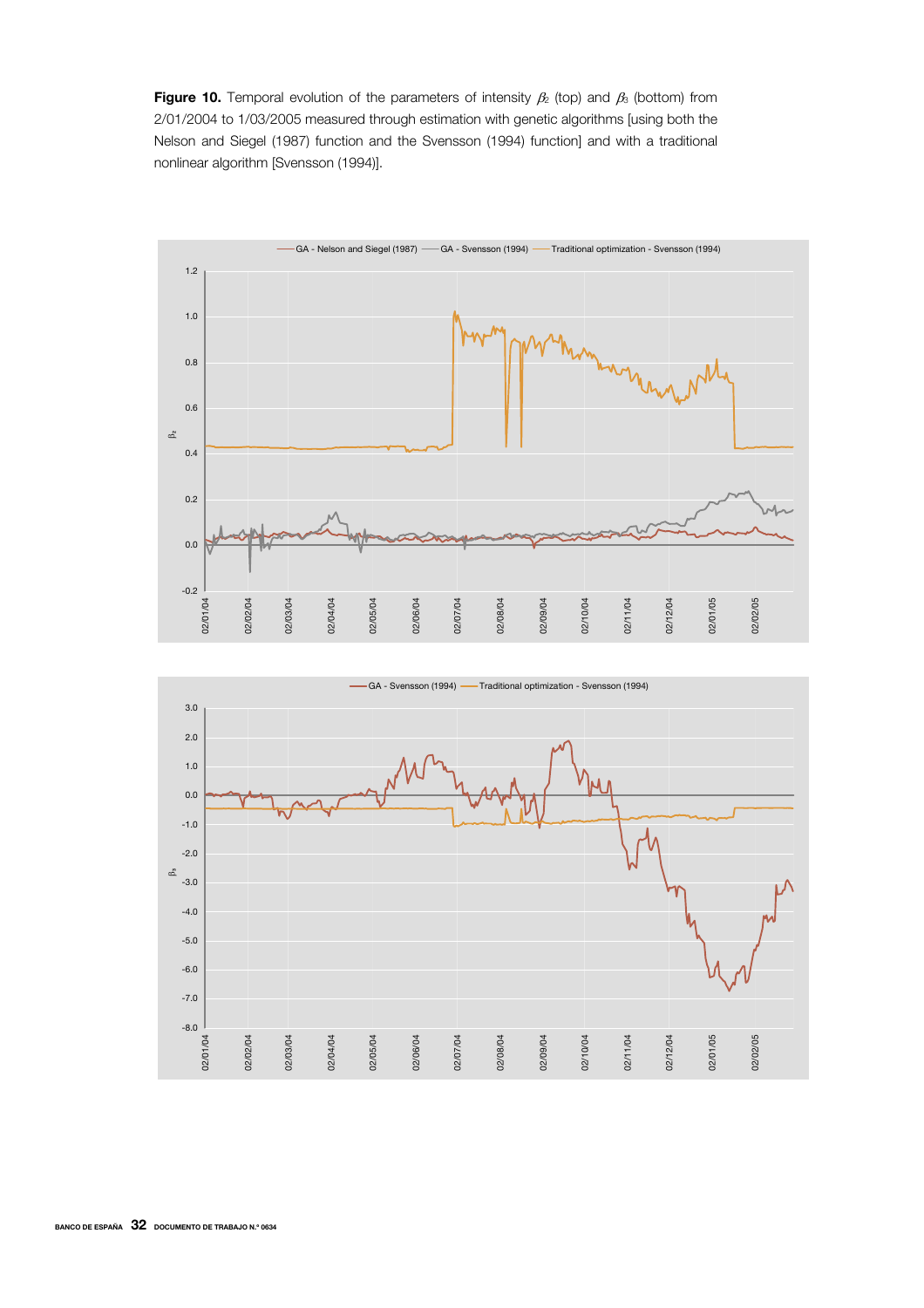Even when estimations obtained from traditional optimization methods get similar fitting results than a GA estimation, results are quite different. The difficulties in the determination of the parameters of traditional methodologies imply that spot, and specially forward term structure are quite different. In the temporal sample considered, the period of January-April 2004 gives similar fitting results, but instantaneous forward rate is completely different to GA estimations (see figure 11). In fact, forward one year interest rate is systematically underestimated along the period, and also more unstable.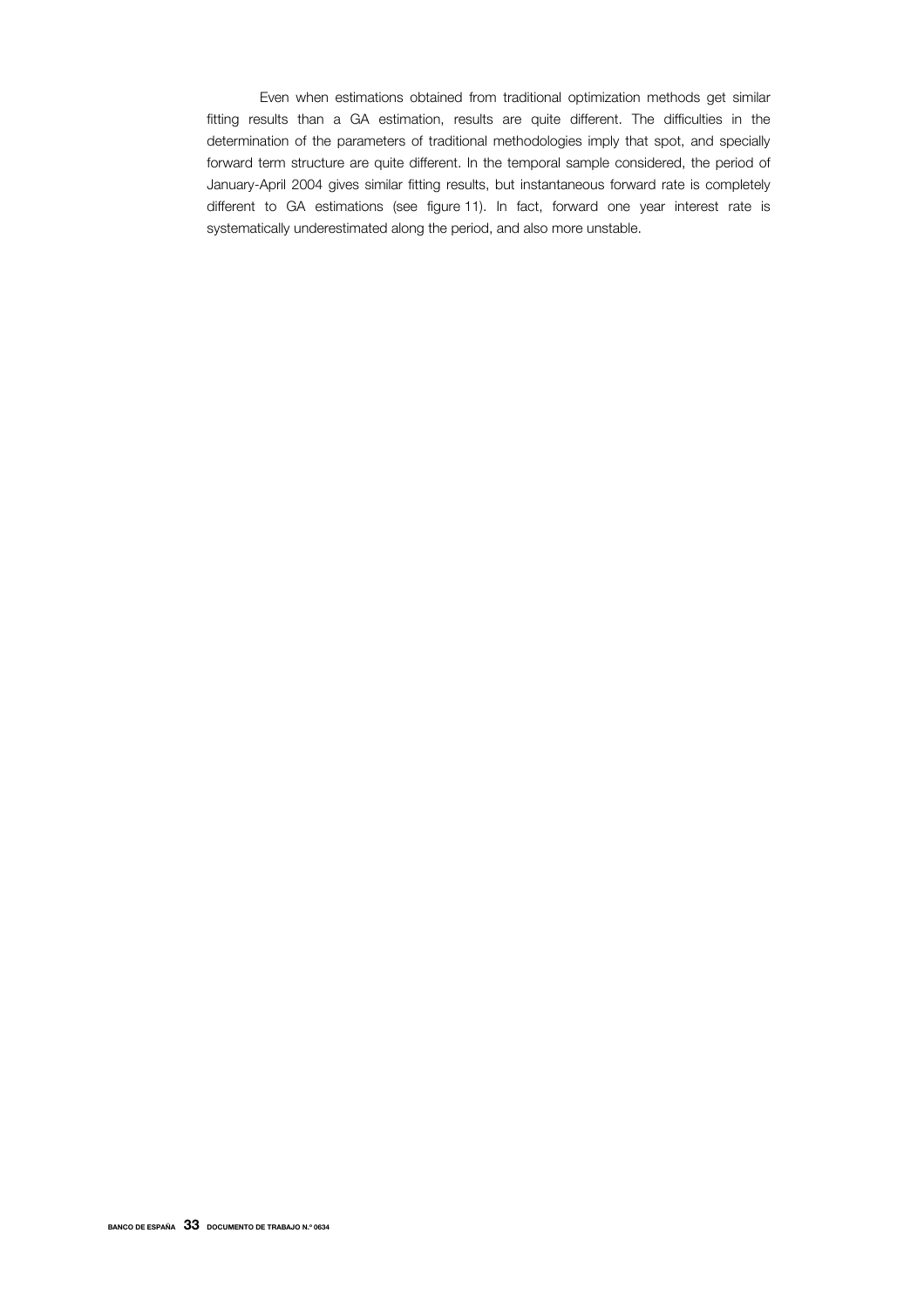Figure 11. Instantaneous forward rate term structure for March 13th, 2004 (top) and temporal evolution of the forward 1 year interest rate from 2/01/2004 to 30/04/2006 (bottom), both estimated with genetic algorithms [using both the Nelson and Siegel (1987) function and the Svensson (1994) function] and with a traditional nonlinear algorithm [Svensson (1994)].



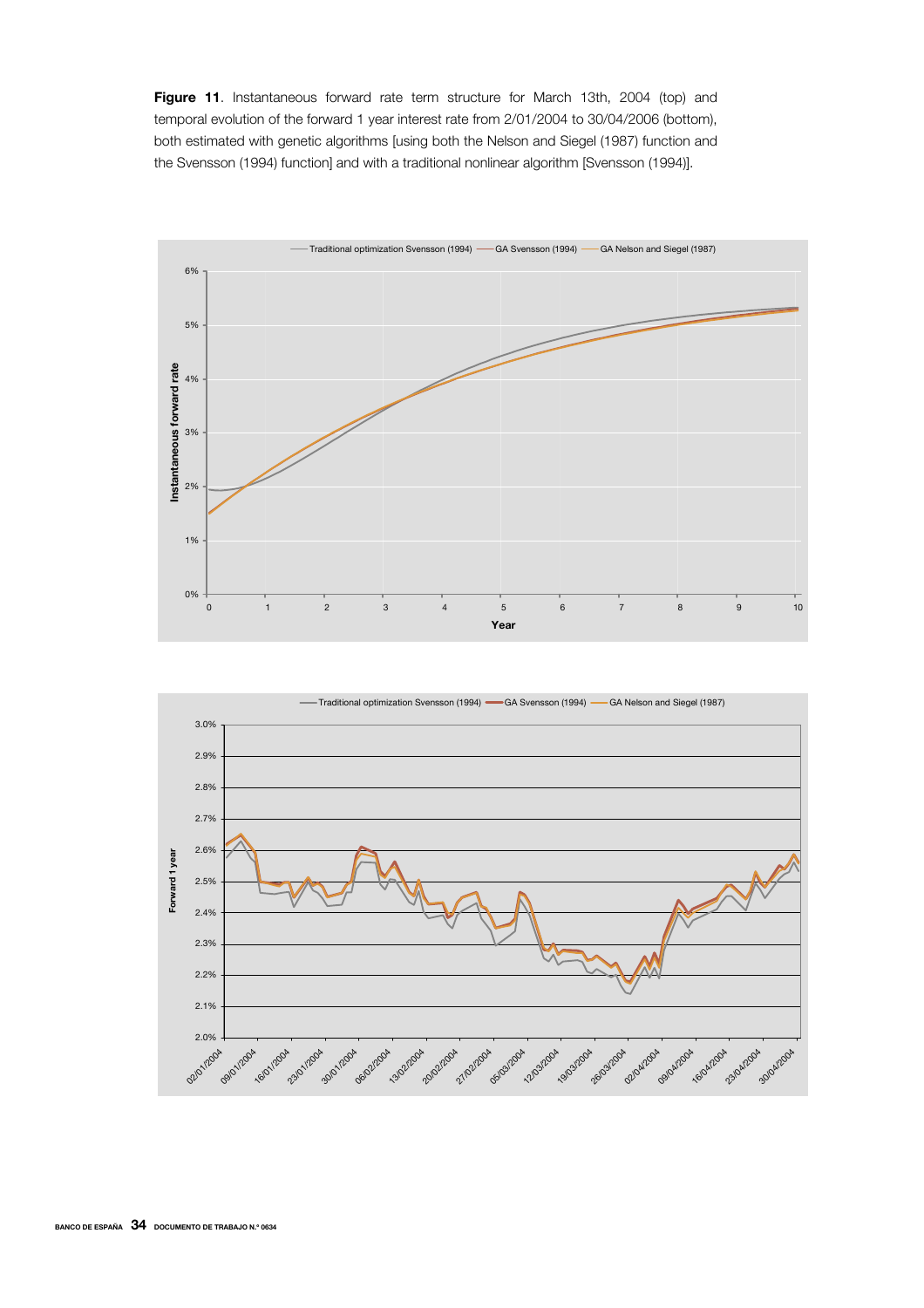#### 5 Conclusions

The relevance of the term structure of interest rates in finance but also in macroeconomics, justifies its estimation by the central banks of the major economies. To do this, these institutions implement methodologies appropriate to the required use of the term structure estimated. In this context, fitting through the Nelson-Siegel-Svensson functional forms is the most widely used methodology and, therefore, merits special attention in order to solve the problems deriving from its implementation.

One of these problems is the instability of the parameters estimated. This instability is especially caused by the need to arbitrarily fix the initial values in the fitting process of the curve with traditional optimization methods. This problem, which has been fully documented in this article, becomes especially important when we want to economically interpret the estimated values of the parameters of the fitted functions, and even more so when the dynamic behaviour of these parameters is used, as found in the literature, as risk factors in bond risk-return models.

In this paper we have proposed the use of genetic algorithms as an alternative optimization methodology to the traditional methods. This methodology has the advantage of not having results that depend on the initial values used and from this we expect its implementation to minimize the risk of non-convergence and consequently obtain better fitted estimations as well as greater stability in the parameters that determine the fit. In this way, the results obtained in this paper can not be any more promising as they confirm these expectations and, furthermore, show how the implementation of the proposed methodology avoids compensation among the estimated values of different parameters of the NSS functions, giving them back their original economic interpretation.

Although genetic algorithms are more computationally intensive than traditional parametric estimation, this is not a limitation nowadays. In fact, a reasonable optimum is reached in between 500 to 2000 iterations that requires less than five minutes of a standard PC.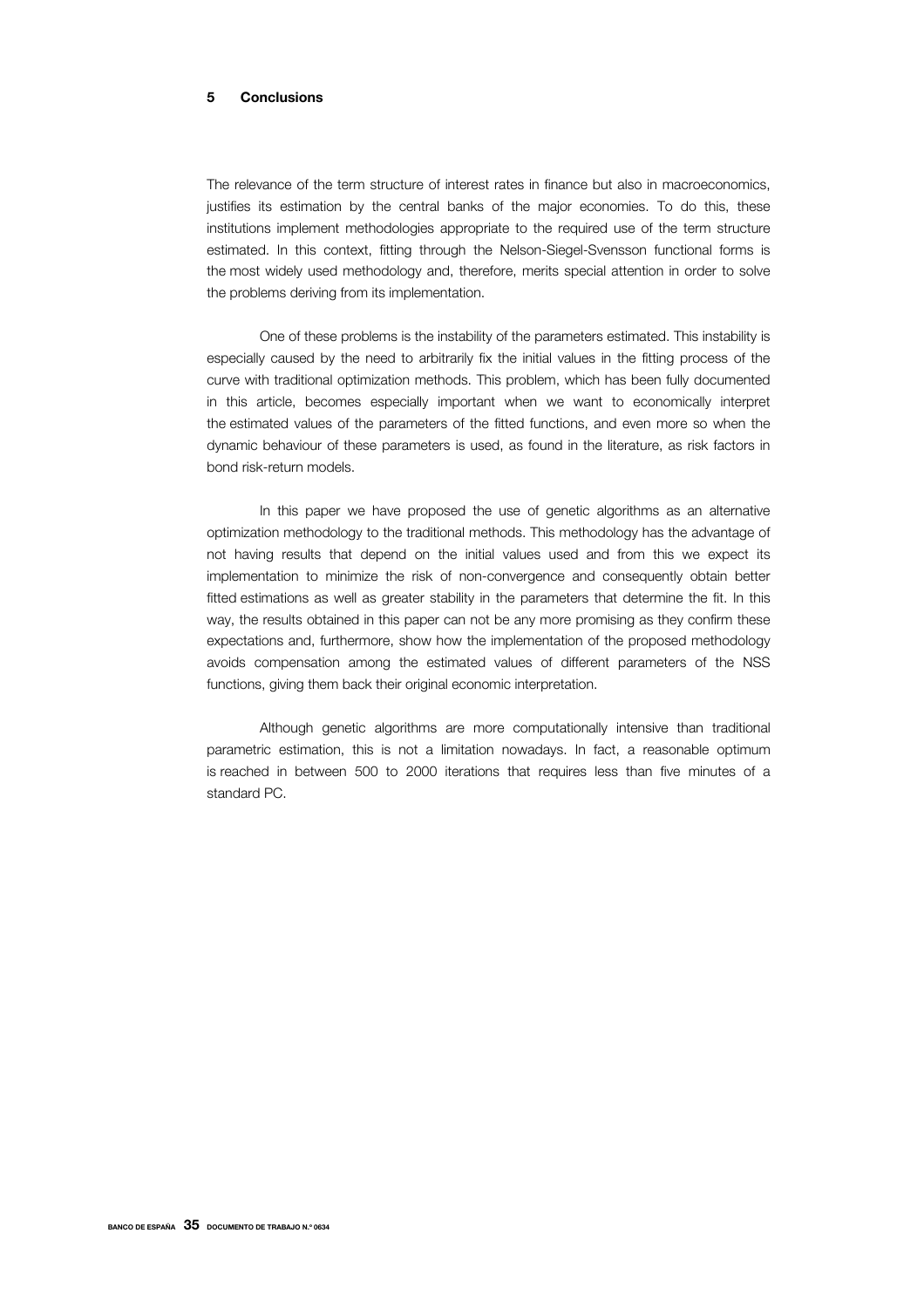#### **REFERENCES**

- ANDERSON, N., F. BREEDON, M. DEACON, A. DERRY and G. MURPHY (1996). *Estimating and Interpreting the Yield Curve,* Ed. Wiley, Nueva York.
- ANDERSON, N., and J. SLEATH (2001). *New estimates of the UK real and nominal yield curves,* Bank of England Working Papers, No. 126, London.
- ARIFOVIC, J., and R. GENCAY (2000). "Statistical Properties of Genetic Learning in a Model of Exchange Rate", *Journal of Economic Dynamics and Control,* Vol. 24, pp. 981-1005.
- BIS (2005). *Zero-coupon yield curves: technical documentation*, Bank for International Settlements Papers, No. 25, Basel.
- BOLDER, D., and D. STRÉLISKI (1999). *Yield Curve Modelling at the Bank of Canada,* Bank of Canada Technical Report No. 84.
- CHAMBERS, D. R., W. T. CARLENTON and D. W. WALDMAN (1984). "A new approach to estimation of the term structure of interest rates", *Journal of Financial and Quantitative Analysis,* Vol. 19 (3), pp. 233-252.
- DAVIS, L. (1989). "Adapting Operator Probabilities in Genetic Algorithms", in J. David Schaffer (ed.), *Proceedings. of the Third International Conference on Genetic Algorithms,* Morgan Kaufmann Publishers, San Mateo, pp. 61-69. –– (1991). *Handbook of Genetic Algorithms,* Van Nostrand Reinhold, New York.
- DAWID, H. (1999). *Adaptative Learning by Genetic Algorithms: Analytical Results and Applications to Economic Models,* (2nd edition), Springer, Berlin.
- DIAMENT, P. (1993). "Semi-empirical Smooth Fit to the Treasury Yield Curve", *The Journal of Fixed Income,* June, pp. 55-70.
- DIEBOLD, F. X., L. JI and C. LI (2005). "A Three-Factor Yield Curve Model: Non-Affine Structure, Systematic Risk Sources, and Generalized Duration", forthcoming in L.R. Klein (ed.), *Macroeconomics, Finance and Econometrics: Essays in Memory of Albert Ando,* Edward Elgar, Cheltenham, UK.
- DIEBOLD, F. X., and C. LI (2005). "Forecasting the Term Structure of Government Bond Yields", *Journal of Econometrics,* forthcoming.
- DIEBOLD, F. X., M. PIAZZESI and G. D. RUDEBUSCH (2005). "Modeling Bond Yields in Finance and Macroeconomics", *American Economic Review,* Vol. 95, pp. 415-420.
- DIEBOLD, F. X., G. D. RUDEBUSCH and B. ARUOBA (2005). "The Macroeconomy and the Yield Curve: A Dynamic Latent Factor Approach", *Journal of Econometrics,* forthcoming.
- DILLÉN, H., and C. F. PETTERSON (2005). *The estimation of forward interest rates and zero coupon yields at the Riksbank,* in BIS.
- ESHELMAN, L., and J. SCHAFFER (1993). "Real-Coded Genetic Algorithms and Interval Schemata", in *Foundations of genetic Algorithms 2,* Morgan Kaufman Publishers, San Mateo.
- HERRERA, F., M. LOZANO and J. VERDEGAY (1998). "Tackling Real-Coded Genetic Algorithms: Operators and Tools for Behavioural Analysis", *Artificial Intelligence Review*, Vol. 12, pp. 265-319.
- HOLLAND, J. (1975). *Adaptation in Natural and Artificial Systems,* Ann Arbor: University of Michigan Press.
- LUX, T., and S. SCHORNSTEIN (2005). "Genetic learning as an explanation of stylized facts of foreign exchange markets", *Journal of Mathematical Economics,* Vol. 41, pp. 169-196.
- MANSI, S. A., and J. PHILLIPS (2001). "Modelling the Term Structure from On-the-Run Treasury Yield Curve", *Journal of Financial Research,* Vol. 24, pp. 545-564.
- MCCULLOCH, J. H. (1971). "Measuring the Term Structure of Interest Rates", *The Journal of Business,* Vol. 44 (1), pp. 19-31.
- MITCHELL, M. (1998). *An Introduction to Genetic Algorithms,* The MITT Press, Cambridge (MA).
- NELSON, C. R., and A. F. SIEGEL (1987). "Parsimonious Modelling of Yield Curves", *Journal of Business,* Vol. 60 (4), pp. 473-489.
- NÚÑEZ, S. (1995). *Estimación de la estructura temporal de los tipos de interés en España: elección entre métodos alternativos,* Working Paper No. 9522, Bank of Spain.
- SVENSSON, L. E. O. (1994). *Estimating and interpreting forward interest rates: Sweden 1992-94,* International Monetary Fund Working Paper, No. 114, Washinton DC.
- WRIGHT, A. (1991). "Genetic Algorithms for Real Parameter Optimization", in G. J. E. Rawlin (ed.), *Foundations of Genetic Algorithms 1,* Morgan Kaufman Publishers, San Mateo, pp. 205-218.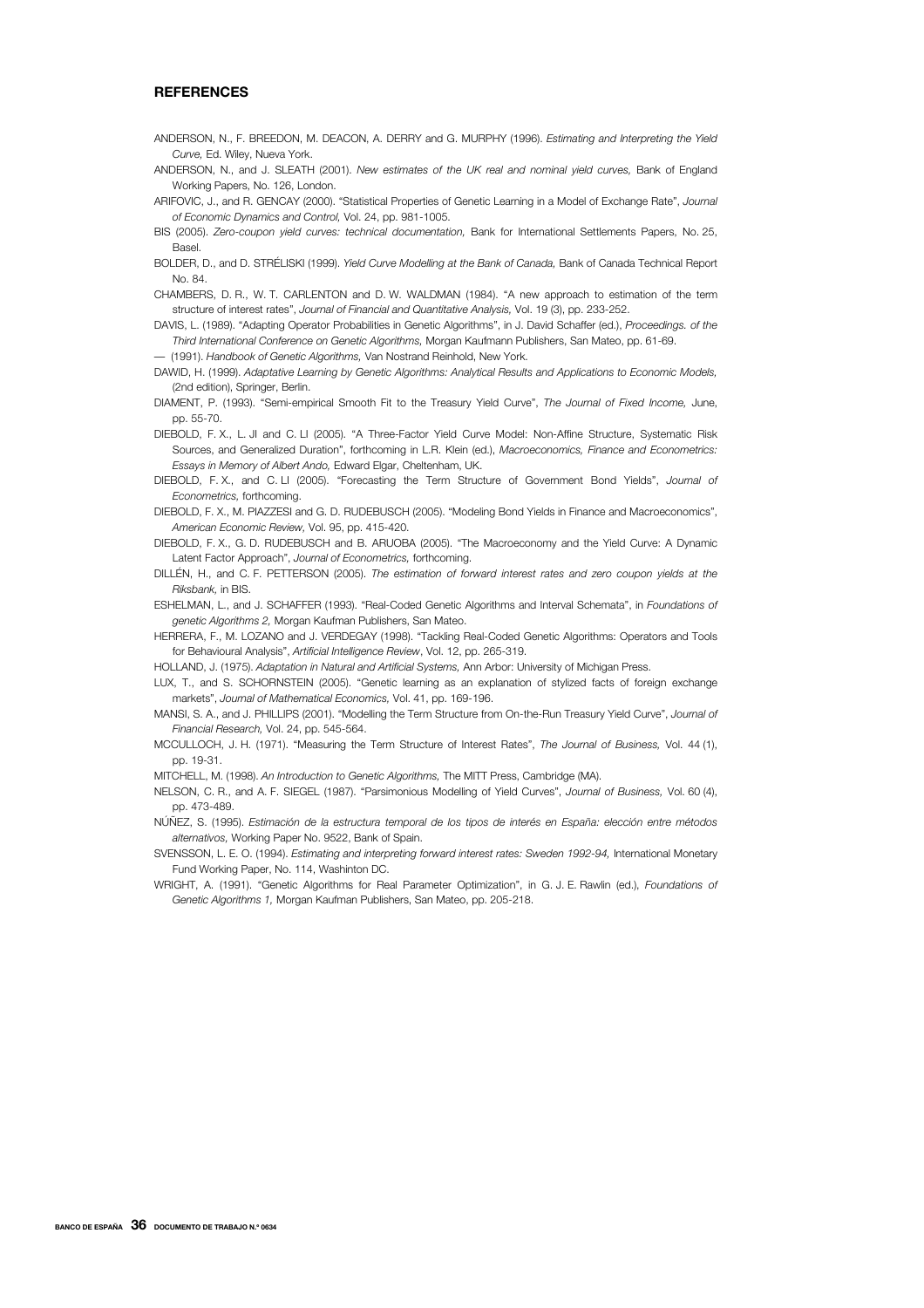#### BANCO DE ESPAÑA PUBLICATIONS

WORKING PAPERS<sup>1</sup>

- 0527 LUIS J. ÁLVAREZ, PABLO BURRIEL AND IGNACIO HERNANDO: Price setting behaviour in Spain: evidence from micro PPI data.
- 0528 EMMANUEL DHYNE, LUIS J. ÁLVAREZ, HERVÉ LE BIHAN, GIOVANNI VERONESE, DANIEL DIAS, JOHANNES HOFFMANN, NICOLE JONKER, PATRICK LÜNNEMANN, FABIO RUMLER AND JOUKO VILMUNEN: Price setting in the euro area: some stylized facts from individual consumer price data.
- 0529 TERESA SASTRE AND JOSÉ LUIS FERNÁNDEZ-SÁNCHEZ: Un modelo empírico de las decisiones de gasto de las familias españolas.
- 0530 ALFREDO MARTÍN-OLIVER, VICENTE SALAS-FUMÁS AND JESÚS SAURINA: A test of the law of one price in retail banking.
- 0531 GABRIEL JIMÉNEZ AND JESÚS SAURINA: Credit cycles, credit risk, and prudential regulation.
- 0532 BEATRIZ DE-BLAS-PÉREZ: Exchange rate dynamics in economies with portfolio rigidities.
- 0533 ÓSCAR J. ARCE: Reflections on fiscalist divergent price-paths.
- 0534 M.<sup>a</sup> DE LOS LLANOS MATEA AND MIGUEL PÉREZ: Differences in changes in fresh food prices by type of establishment. (The Spanish original of this publication has the same number.)
- 0535 JOSÉ MANUEL MARQUÉS, FERNANDO NIETO AND ANA DEL RÍO: Una aproximación a los determinantes de la financiación de las sociedades no financieras en España.
- 0536 S. FABIANI, M. DRUANT, I. HERNANDO, C. KWAPIL, B. LANDAU, C. LOUPIAS, F. MARTINS, T. MATHÄ, R. SABBATINI, H. STAHL AND A. STOKMAN: The pricing behaviour of firms in the euro area: new survey evidence.
- 0537 LUIS J. ÁLVAREZ AND I. HERNANDO: The price setting behaviour of Spanish firms: evidence from survey data.
- 0538 JOSÉ MANUEL CAMPA, LINDA S. GOLDBERG AND JOSÉ M. GONZÁLEZ-MÍNGUEZ: Exchange-rate pass-through to import prices in the euro area.
- 0539 RAQUEL LAGO-GONZÁLEZ AND VICENTE SALAS-FUMÁS: Market power and bank interest rate adjustments.
- 0540 FERNANDO RESTOY AND ROSA RODRÍGUEZ: Can fundamentals explain cross-country correlations of asset returns?
- 0541 FRANCISCO ALONSO AND ROBERTO BLANCO: Is the volatility of the EONIA transmitted to longer-term euro money market interest rates?
- 0542 LUIS J. ÁLVAREZ, EMMANUEL DHYNE, MARCO M. HOEBERICHTS, CLAUDIA KWAPIL, HERVÉ LE BIHAN, PATRICK LÜNNEMANN, FERNANDO MARTINS, ROBERTO SABBATINI, HARALD STAHL, PHILIP VERMEULEN AND JOUKO VILMUNEN: Sticky prices in the euro area: a summary of new micro evidence.
- 0601 ARTURO GALINDO, ALEJANDRO IZQUIERDO AND JOSÉ MANUEL MONTERO: Real exchange rates, dollarization and industrial employment in Latin America.
- 0602 JUAN A. ROJAS AND CARLOS URRUTIA: Social security reform with uninsurable income risk and endogenous borrowing constraints.
- 0603 CRISTINA BARCELÓ: Housing tenure and labour mobility: a comparison across European countries.
- 0604 FRANCISCO DE CASTRO AND PABLO HERNÁNDEZ DE COS: The economic effects of exogenous fiscal shocks in Spain: a SVAR approach.
- 0605 RICARDO GIMENO AND CARMEN MARTÍNEZ-CARRASCAL: The interaction between house prices and loans for house purchase. The Spanish case.
- 0606 JAVIER DELGADO, VICENTE SALAS AND JESÚS SAURINA: The joint size and ownership specialization in banks' lending.
- 0607 ÓSCAR J. ARCE: Speculative hyperinflations: When can we rule them out?

j

- 0608 PALOMA LÓPEZ-GARCÍA AND SERGIO PUENTE: Business demography in Spain: determinants of firm survival.
- 0609 JUAN AYUSO AND FERNANDO RESTOY: House prices and rents in Spain: Does the discount factor matter? 0610 ÓSCAR J. ARCE AND J. DAVID LÓPEZ-SALIDO: House prices, rents, and interest rates under collateral
- constraints.
- 0611 ENRIQUE ALBEROLA AND JOSÉ MANUEL MONTERO: Debt sustainability and procyclical fiscal policies in Latin America.

<sup>1.</sup> Previously published Working Papers are listed in the Banco de España publications calalogue.